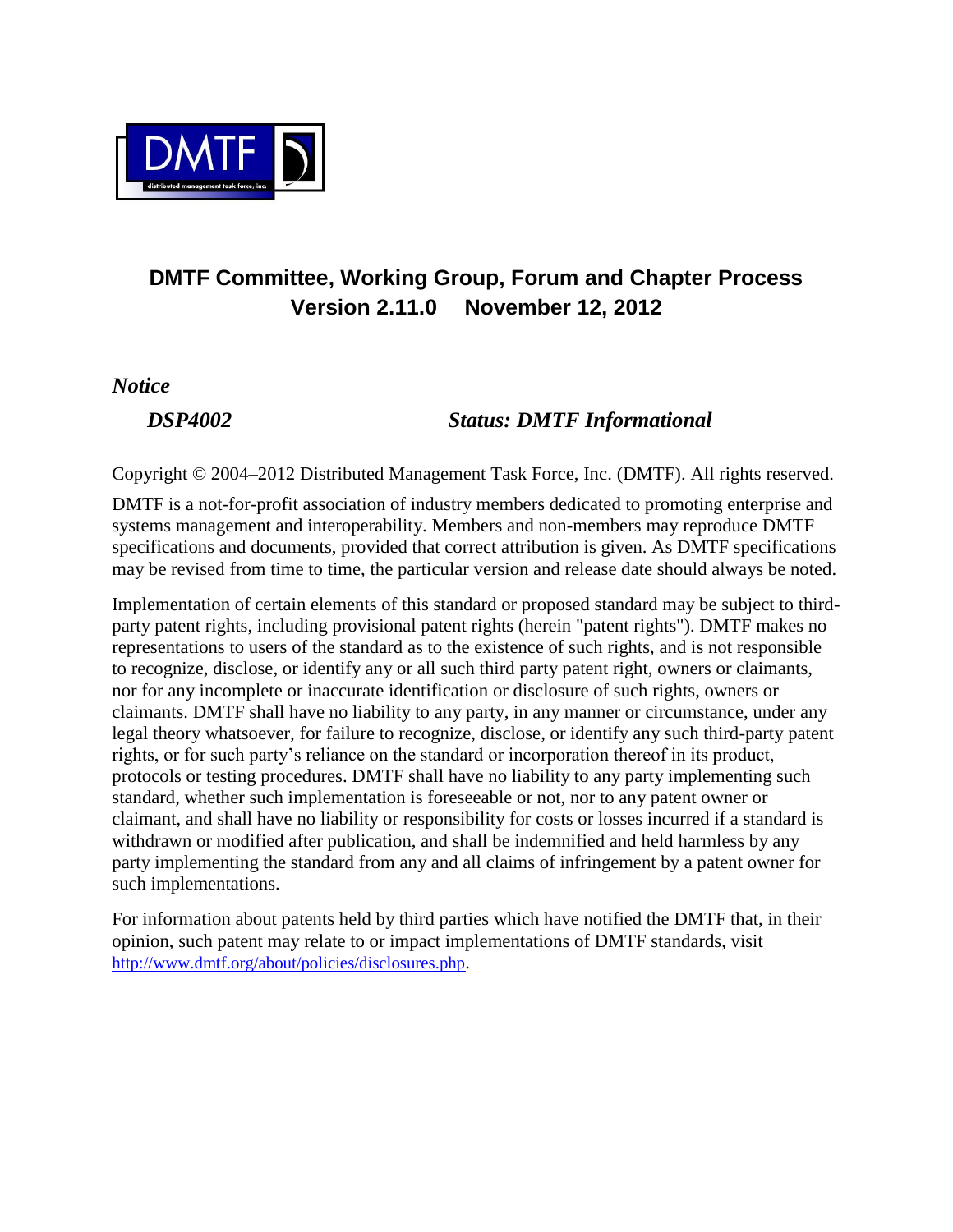# **Table of Contents**

| 1                       |      |  |
|-------------------------|------|--|
|                         | 1.1  |  |
|                         | 1.2  |  |
|                         | 1.3  |  |
|                         | 1.4  |  |
|                         | 1.5  |  |
|                         | 1.6  |  |
|                         | 1.7  |  |
|                         | 1.8  |  |
|                         | 1.9  |  |
|                         | 1.10 |  |
|                         | 1.11 |  |
|                         | 1.12 |  |
|                         | 1.13 |  |
|                         |      |  |
| $\overline{2}$          |      |  |
|                         | 2.1  |  |
|                         | 2.2  |  |
|                         | 2.3  |  |
|                         | 2.4  |  |
|                         | 2.5  |  |
|                         |      |  |
| 3                       |      |  |
|                         | 3.1  |  |
|                         | 3.2  |  |
|                         | 3.3  |  |
|                         | 3.4  |  |
|                         | 3.5  |  |
|                         | 3.6  |  |
|                         | 3.7  |  |
|                         | 3.8  |  |
|                         | 3.9  |  |
|                         |      |  |
| $\overline{\mathbf{4}}$ |      |  |
|                         | 4.1  |  |
|                         | 4.2  |  |
|                         | 4.3  |  |
|                         | 4.4  |  |
|                         | 4.5  |  |
|                         | 4.6  |  |
|                         | 4.7  |  |
|                         | 4.8  |  |
|                         | 4.9  |  |
| 5                       |      |  |
|                         |      |  |
|                         | 5.1  |  |
|                         | 5.2  |  |
|                         | 5.3  |  |
|                         | 5.4  |  |
|                         | 5.5  |  |
|                         | 5.6  |  |
|                         | 5.7  |  |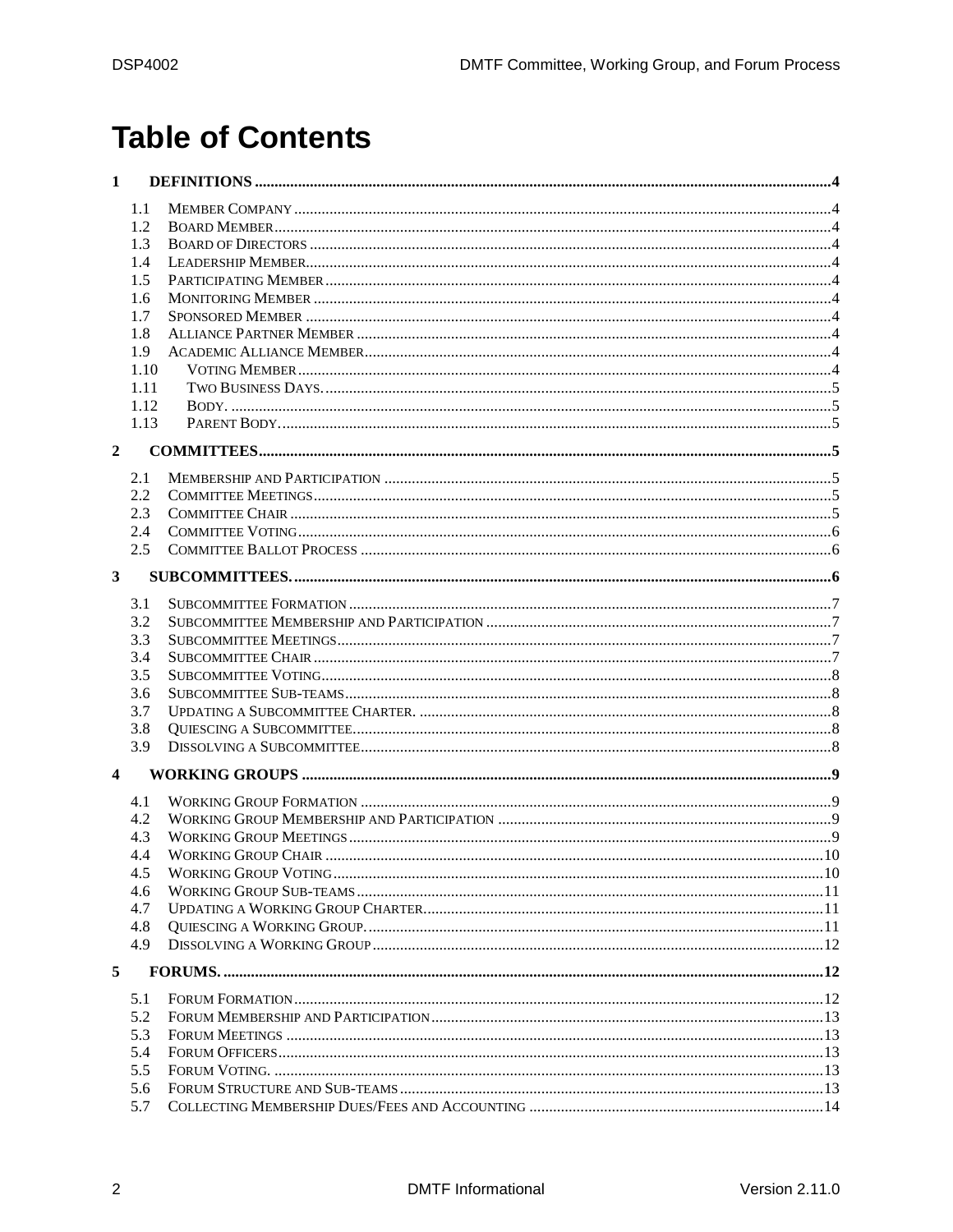| 5.8        |  |  |  |  |  |
|------------|--|--|--|--|--|
| 5.9        |  |  |  |  |  |
| 5.10       |  |  |  |  |  |
| 5.11       |  |  |  |  |  |
| 5.12       |  |  |  |  |  |
| 5.13       |  |  |  |  |  |
| 6          |  |  |  |  |  |
|            |  |  |  |  |  |
| 6.1<br>6.2 |  |  |  |  |  |
| 6.3        |  |  |  |  |  |
| 6.4        |  |  |  |  |  |
| 6.5        |  |  |  |  |  |
| 6.6        |  |  |  |  |  |
|            |  |  |  |  |  |
| 7          |  |  |  |  |  |
| 7.1        |  |  |  |  |  |
| 7.2        |  |  |  |  |  |
| 7.3        |  |  |  |  |  |
| 8          |  |  |  |  |  |
|            |  |  |  |  |  |
| 9          |  |  |  |  |  |
|            |  |  |  |  |  |
| 9.1        |  |  |  |  |  |
| 9.2        |  |  |  |  |  |
| 9.3        |  |  |  |  |  |
| 9.4        |  |  |  |  |  |
| 9.5        |  |  |  |  |  |
| 9.6        |  |  |  |  |  |
| 9.7        |  |  |  |  |  |
| 10         |  |  |  |  |  |
| 10.1       |  |  |  |  |  |
| 10.2       |  |  |  |  |  |
| 10.3       |  |  |  |  |  |
| 10.4       |  |  |  |  |  |
| 10.5       |  |  |  |  |  |
| 10.6       |  |  |  |  |  |
| 10.7       |  |  |  |  |  |
| 10.8       |  |  |  |  |  |
| 10.9       |  |  |  |  |  |
| 10.10      |  |  |  |  |  |
| 10.11      |  |  |  |  |  |
| 10.12      |  |  |  |  |  |
| 10.13      |  |  |  |  |  |
|            |  |  |  |  |  |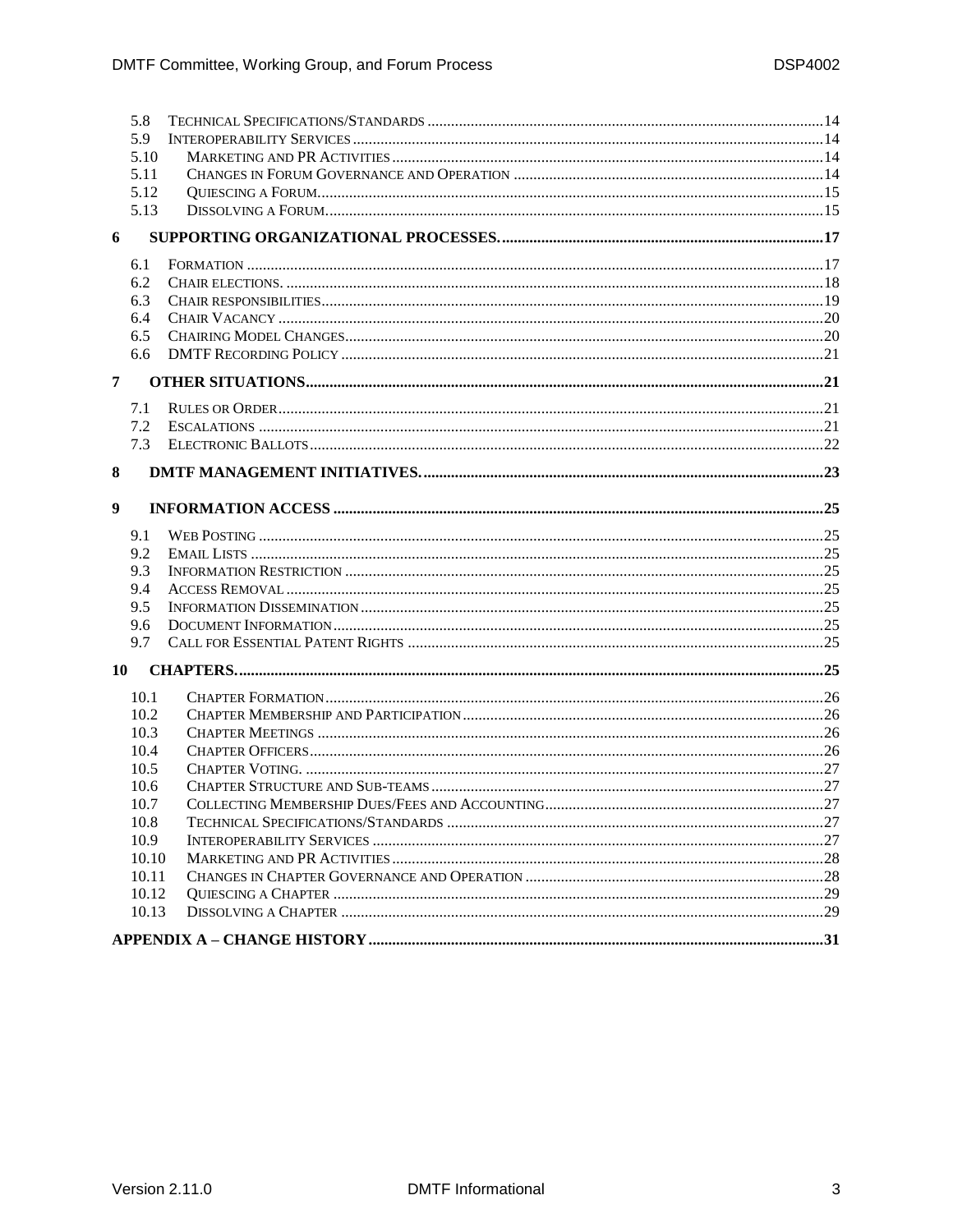#### <span id="page-3-1"></span><span id="page-3-0"></span>**1 Definitions**

- 1.1 **Member Company.** A corporation or association that allows its employees or representatives to subscribe to the email lists, participate in list discussions, attend and participate in meetings, and make contributions to the DMTF. The process for becoming a Member Company can be found at [http://www.dmtf.org/join/company.](http://www.dmtf.org/join/company)
- <span id="page-3-2"></span>1.2 **Board Member.** Member Companies who are Voting Members and are elected by Voting Members to serve on the Board of Directors. Board Member companies appoint persons as representative directors to the Board.
- <span id="page-3-3"></span>1.3 **Board of Directors.** All corporate powers are exercised by and under the authority of the Board of Directors, and the affairs of the corporation are managed under its direction.
- <span id="page-3-4"></span>1.4 **Leadership Member.** Member Company that has full voting privileges, has full access to DMTF specifications and standards, and may chair a Body. Leadership Members may join, participate in and vote in multiple Bodies.
- <span id="page-3-5"></span>1.5 **Participating Member.** Member Company that has full access to DMTF specifications and standards. Participating Members may join and participate in multiple Bodies except Committees. Participating Members may vote in Working Groups, Forums and Chapters in which they have joined and participate.
- <span id="page-3-6"></span>1.6 **Monitoring Member.** Member Company that has access to content and communications on the member-only section of the DMTF web site but does not participate on any Committees, Subcommittees or Working Groups.
- <span id="page-3-7"></span>1.7 **Sponsored Member.** An individual who is not an employee of a Member Company but who is sponsored to participate by a Member Company and participates at the membership level of that Member Company.
- <span id="page-3-8"></span>1.8 **Alliance Partner Member.** Not-for-profit association that has been offered and has accepted a membership in the DMTF. The designated Alliance Partner Member representatives may participate in designated DMTF Working Groups and designated Committees as non-voting members. Alliance Partner Members may also subscribe to the email lists, participate in list discussions, attend and participate in meetings, and make contributions to the DMTF.
- <span id="page-3-9"></span>1.9 **Academic Alliance Member.** Accredited institution of higher learning that has applied and has been offered a membership in the DMTF. The designated Academic Alliance Member representatives may participate in designated DMTF Working Groups and designated Committees as non-voting members. Academic Alliance Members may also subscribe to the email lists, participate in list discussions, attend and participate in meetings, and make contributions to the DMTF.
- <span id="page-3-10"></span>1.10 **Voting Member.** Member Company that has full voting privileges. This is synonymous with Board and Leadership Member companies.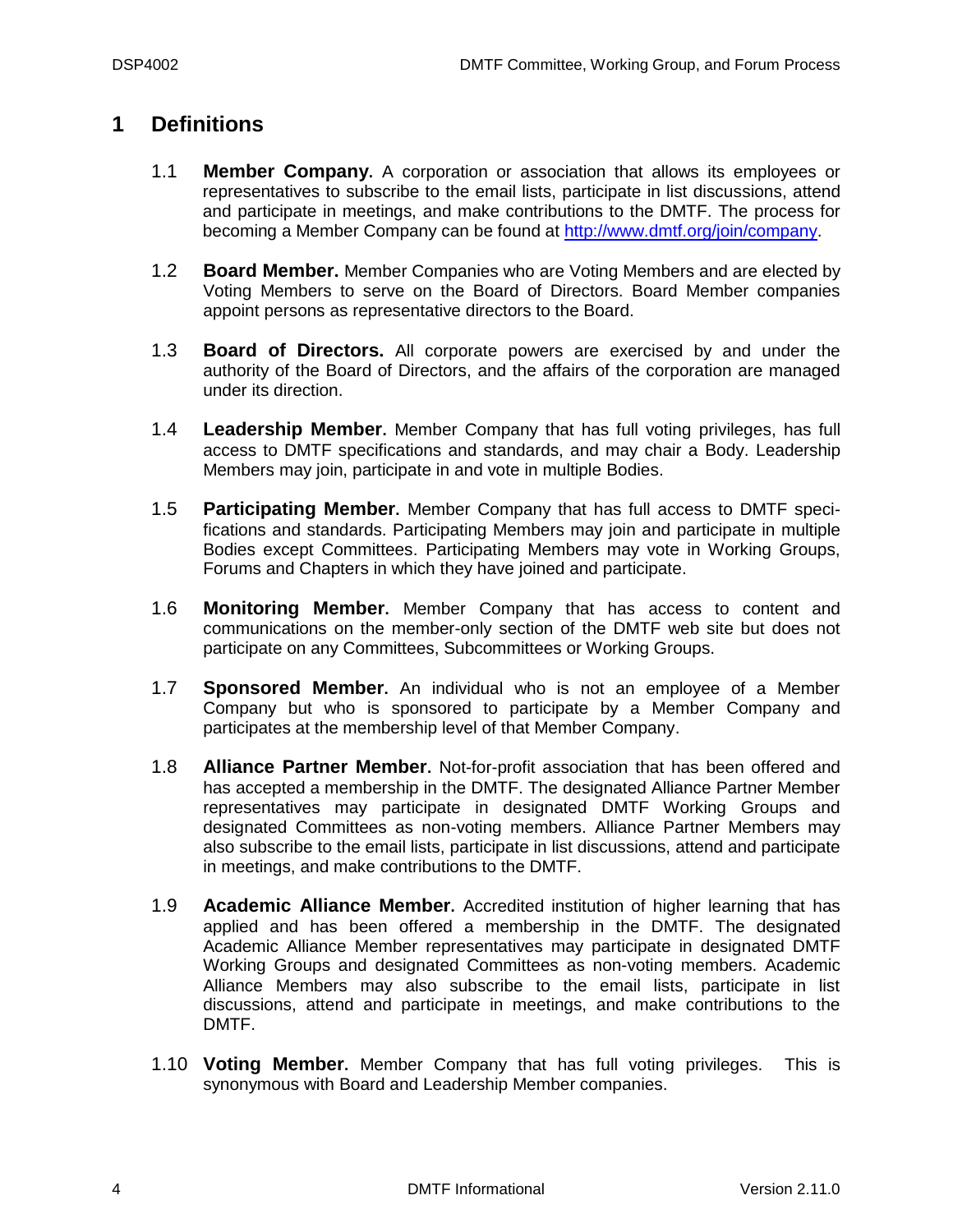- <span id="page-4-0"></span>1.11 **Two Business Days.** Two non-holiday eight hour work day periods or the prior conference call or meeting of the body, whichever period is shorter. For a group that meets once a week on Wednesdays at noon, this would be 48 hours prior. For a group that meets once a week on Mondays at noon, this would be noon the previous Thursday. For a group that meets twice a week on Wednesday and Thursday at noon, this would mean that the agenda for Thursday is published immediately after or as part of the Wednesday meeting.
- <span id="page-4-1"></span>1.12 **Body.** This term is used as a substitution for Committee, Subcommittee, Forum, Chapter or Working Group that is the focus of the text in question.
- <span id="page-4-2"></span>1.13 **Parent Body.** The Parent Body for a Working Group is a Subcommittee. The Parent Body of a Subcommittee or Forum is a Committee. The Parent Body for a Committee is the Board.
- <span id="page-4-6"></span><span id="page-4-5"></span><span id="page-4-4"></span><span id="page-4-3"></span>**2 Committees.** The Board of Directors is responsible for the creation and termination of Committees. Committees focus on specific aspects of the work and mission of the DMTF and are responsible for the development of DMTF marketing programs, technologies, and initiatives. Each Committee has a DMTF Board-approved charter that defines the scope of work to be undertaken by the Committee in alignment with the direction of the DMTF.
	- 2.1 **Membership and Participation.** A Committee consists of a representative from each of the Voting Member companies that are interested in participating, non-voting chairpersons of Subcommittees (see "Subcommittee," section [3\)](#page-5-2), non-voting chairpersons & vice-chairs of Committees, and a non-voting designated representative from each of the Alliance Partner Members that are interested in participating. DMTF expects as much continuity in representation as possible, subject to the contingencies of the Member Company's business.
	- 2.2 **Committee Meetings.** Notice of Meetings must be posted on the DMTF Event calendar. Meeting agendas should be included in the Event calendar and must be sent to the Committee email list by the Committee Chair at least two business days before the meeting or the agenda may be set in the previous meeting, whichever is less. Meeting agenda may be modified by a vote of the Committee members in attendance. Collateral material or the material that is the subject of discussion shall be posted at least two business days prior to the start of the scheduled meeting. Meetings can be face-to-face events or teleconferences. Committees determine the frequency of their meetings.
	- 2.3 **Committee Chair.** A Committee Chair is responsible for informing the Board of the progress and status of the specific work under development. Board companies should provide sufficient staffing of the right experience so that a Committee can complete its tasks on schedule. Committee Chairs are appointed by the Board of Directors.
		- 2.3.1 Chair Responsibilities. The chair is responsible for following the rules as specified in section 6.3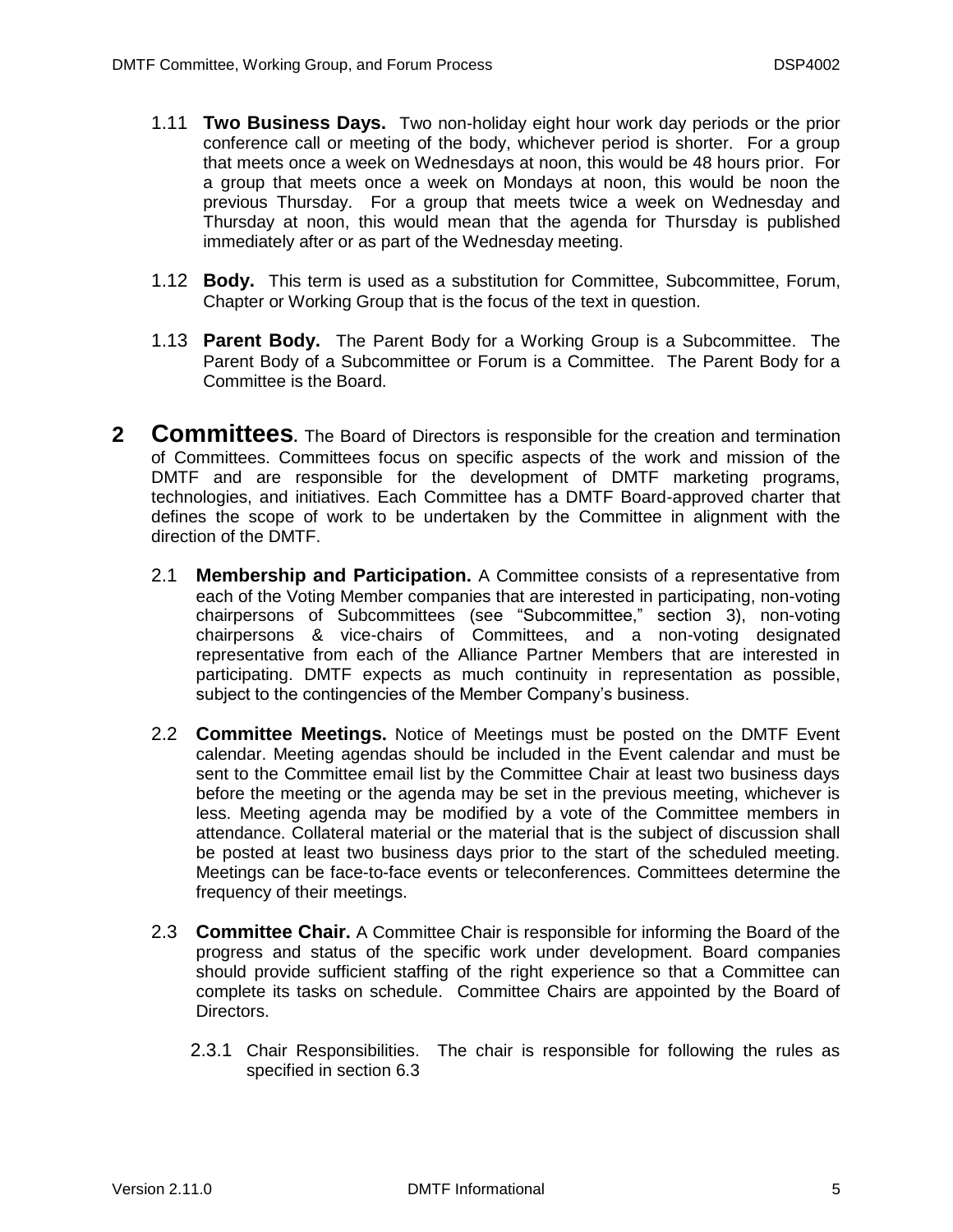- 2.3.2 All Committees must have a vice-chair. It is the vice-chair's responsibility to serve in the place of the chair should the chair be temporarily unable to fulfill the duties and responsibilities required of the chair. Committee vice-chairs are elected by the Committee according to the process in section [6.2,](#page-17-0) with the clarification that both the Parent Body and the Body referenced in that section are the Committee (thus the Board of Directors is not directly involved). No two vice-chair candidates can be from the same company. The vice-chair must be a voting member of the committee prior to the election. The Vicechair cannot be from the same company as the chair.
- <span id="page-5-0"></span>2.4 **Committee Voting.** The principle for the working of all DMTF Committees is one vote per participating company. Non-voting or non-participating members of a DMTF Committee may comment on a ballot by using the "abstain with comment" option on the ballot. Voting can take place through voice, electronic, or written ballot (see Section [7.3](#page-21-0) for rules on electronic ballots). An affirmative vote requires a 2/3majority of those Voting Members who vote. Abstentions are not counted. At least four Voting Members must cast a ballot (not including abstentions) in order for the ballot to pass unless an exception policy for that Committee is approved by the Board. This rule applies to all ballots, motions and votes including voice votes and electronic ballots. There may be times when the group needs to decide a simple majority question. In this case the Committee may vote to suspend the rules (which requires a 75% vote to pass).
- <span id="page-5-1"></span>2.5 **Committee Ballot Process.** The process used to resolve outstanding ballots is as follows:
	- 2.5.1 A preliminary vote is taken, typically by electronic ballot, before the next Committee meeting. Results of the ballots are compiled in the meeting minutes. The Committee Chair may choose to discuss the results of the ballot during the meeting to expedite the approval of a ballot as a release date approaches.
- <span id="page-5-2"></span>**3 Subcommittees.** The Committees can form Subcommittees. The Subcommittees focus on issues in specific areas of the Committee's charter. As goals, charter, timeline, and deliverables evolve, the Subcommittee Chair is responsible for updating this information and notifying the Chair of the parent Committee. In turn, the Chair notifies the Chairs of the other Committees. If there are issues with the changes, a discussion among the Committee, the Subcommittee's Chair, and the Subcommittee's members is scheduled. After all issues are resolved, the updated charter, list of goals and deliverables, and timeline are balloted by the Committee, which must in turn be approved by the Board of Directors.

To exist, a Subcommittee must have "active" goals, deliverables, timelines, and a charter. A Subcommittee can be considered active regardless of whether scheduled teleconferences occur or ballots are requested of the parent committee. A Subcommittee is considered to have active goals if at least on of it's Working Groups has active goals. Additional requirements for submissions and participation can be defined by a Subcommittee by extending its charter and deliverables. If this is done, it must be approved by the Subcommittee members and documented on the Subcommittee's main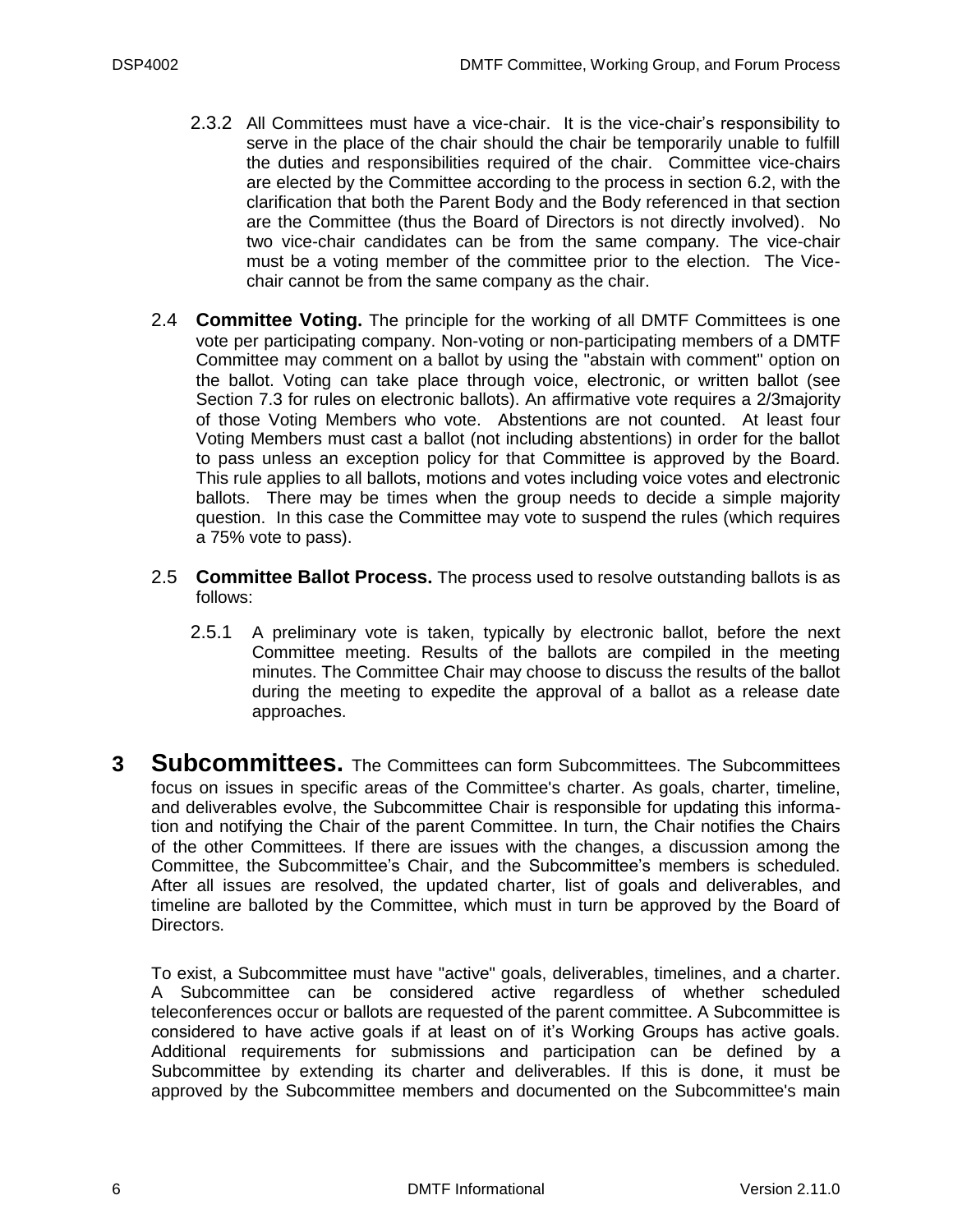web page. Changes to a Subcommittee charter *must* be approved by the parent Committee and the Board of Directors.

- <span id="page-6-0"></span>3.1 **Subcommittee Formation.** The process to propose and form a new Subcommittee is specified in section [6.1](#page-16-1) with the Subcommittee being the body referenced in that section.
- <span id="page-6-1"></span>3.2 **Subcommittee Membership and Participation.** Subcommittees are open to DMTF Board and Leadership Members, Participating and Sponsored Members and designated Academic Alliance and Alliance Partner Members. Board and Leadership Members are encouraged to participate in as many Subcommittees as they can actively contribute to. Participating and Sponsored Members are non-voting members of Subcommittees. Academic Alliance and Alliance Partner Members are non-voting members of Subcommittees, as approved by the DMTF Board. Academic Alliance and Alliance Partner Members are assigned to specific Subcommittees as non-voting members when the board approves their application. Monitoring Members do not participate in Subcommittees.
- <span id="page-6-2"></span>3.3 **Subcommittee Meetings.** Meeting Notices are posted on the DMTF Event calendar. Meeting agendas should be included in the Event calendar and must be sent to the Subcommittee email list by the Subcommittee Chair at least two business days before the meeting. Meetings can be face-to-face events or teleconferences. Subcommittees determine the frequency of their meetings. Collateral material or the material that is the subject of discussion shall be posted at least two business days prior to the start of the scheduled meeting.
- <span id="page-6-3"></span>3.4 **Subcommittee Chair.** Voting Members are eligible to chair a Subcommittee. No other categories of membership have the right to chair a Subcommittee.
	- 3.4.1 The Subcommittee Chair is a non-voting member of the parent Committee, unless voting as the Voting Member representative. A member company may chair at most one Subcommittee of any given Committee,
	- 3.4.2 The Chair must adhere to the responsibilities as stated in section [6.3.](#page-18-0)
	- 3.4.3 There is no fixed term for a Subcommittee Chair. Once elected, a Subcommittee Chair serves until they resign or a new election is mandated by the parent Committee.
	- 3.4.4 Subsequent elections for a Subcommittee Chair follow the process for chair selection used in the Subcommittee Formation section.
	- 3.4.5 All Subcommittees must have a vice-chair. It is the vice-chair's responsibility to serve in the place of the chair should the chair be temporarily unable to fulfill the duties and responsibilities required of the chair. There are no restrictions on the number of Subcommittees that an individual may vice-chair.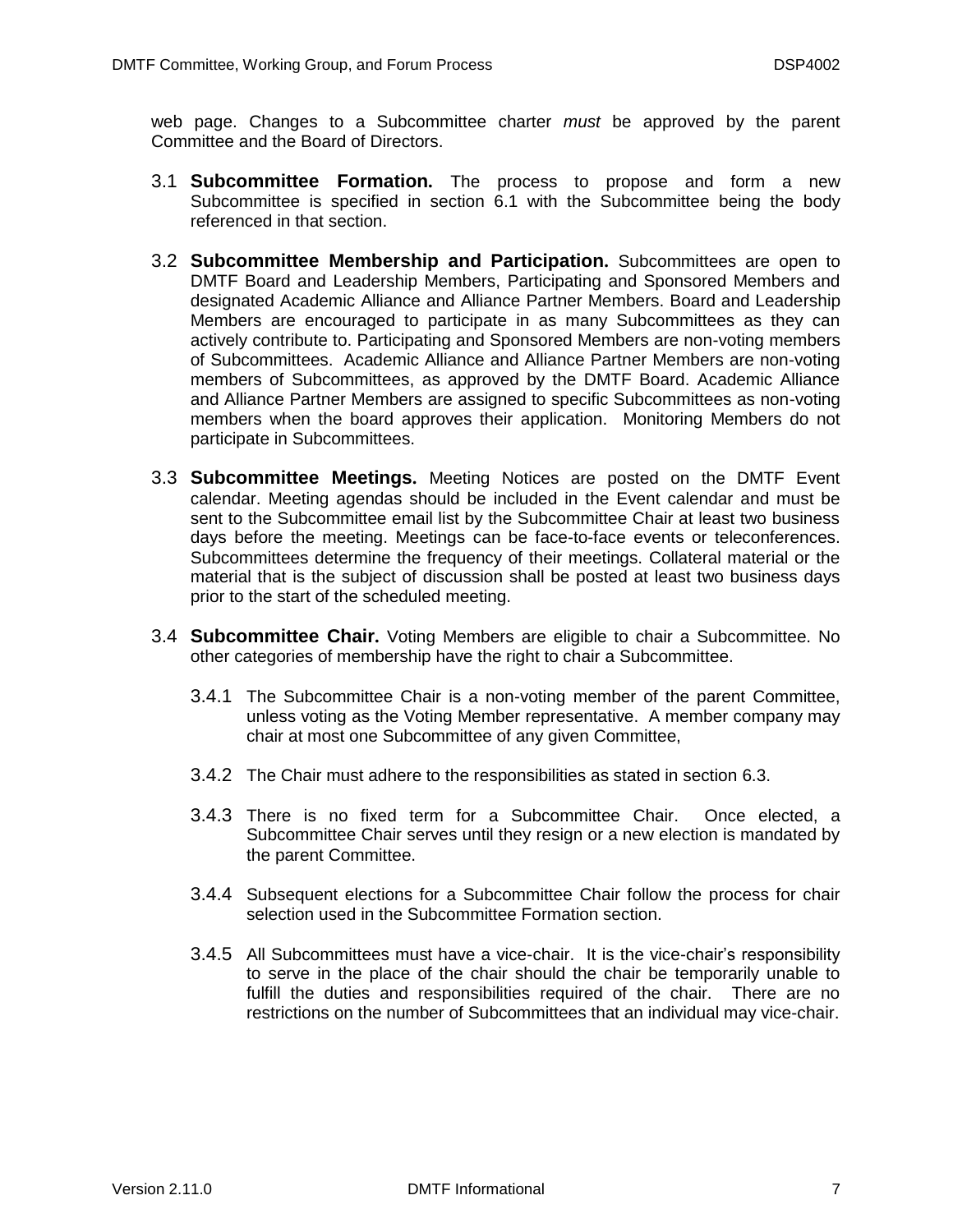- 3.4.6 In the unlikely circumstances that a Subcommittee Chair is unable to fulfill the responsibilities of the position and has not resigned, three Voting Member Subcommittee participants from three separate companies may submit a request to the parent Committee that a new election be held. The request must be submitted in writing. Prior to initiating the request, Subcommittee members are strongly encouraged to attempt to resolve their concerns directly with the Subcommittee chair.
- <span id="page-7-0"></span>3.5 **Subcommittee Voting.** The principle for the working of all DMTF Subcommittees is one vote per company that is participating in the vote. Non-voting or nonparticipating members of a DMTF Subcommittee may comment on a ballot by using the "abstain with comment" option on the ballot. Voting can take place through voice, electronic, or written ballot (see Section [7.3](#page-21-0) for rules on electronic ballots). An affirmative vote requires a 2/3 majority of those Voting Members who vote. Abstentions are not counted. At least three Voting Members must cast a ballot (not including abstentions) in order for the ballot to pass. This rule applies to all ballots, motions and votes including voice votes and electronic ballots. There may be times when the group needs to decide a simple majority question. In this case the Subcommittee may vote to suspend the rules (which requires a 75% vote to pass).
	- 3.5.1 **Subcommittee Ballot Process.** The process used to resolve outstanding Change Requests (CRs) is defined in DSP4004.
- <span id="page-7-1"></span>3.6 **Subcommittee Sub-teams.** The formation of a sub-team within a Subcommittee is not allowed.
- <span id="page-7-2"></span>3.7 **Updating a Subcommittee Charter.** From time to time, it is necessary for Subcommittees to update their charter. This could be an expansion or reduction in scope, change in deliverables, timelines, chairs or other information in the charter. The process to update a Subcommittee charter is as follows:
	- 3.7.1 When a Subcommittee has approved an updated charter, they must forward it to the Committee. The Committee then is responsible for approving the changes to the charter.
	- 3.7.2 The Committee Chair then notifies the Board of the changes to the charter. If the changes involve changes in scope, the charter must be approved by the Board. Changes in the first three sections of the charter are considered changes in scope (Management Problem(s) and Environment, Subcommittee Charter, Alliance Partnerships). If the changes do not involve changes in scope, the charter does not need formal approval by the Board. The charter can be considered to be approved after the following board meeting unless the Board chooses to take action and formally rejects the changes.
- <span id="page-7-4"></span><span id="page-7-3"></span>3.8 **Quiescing a Subcommittee.** Subcommittees cannot be Quiesced.
- 3.9 **Dissolving a Subcommittee.** The process to dissolve a Subcommittee is as follows:
	- 3.9.1 A Subcommittee Chair or Committee Chair may make a request to the appropriate Committee Chair that a Subcommittee be dissolved. This move is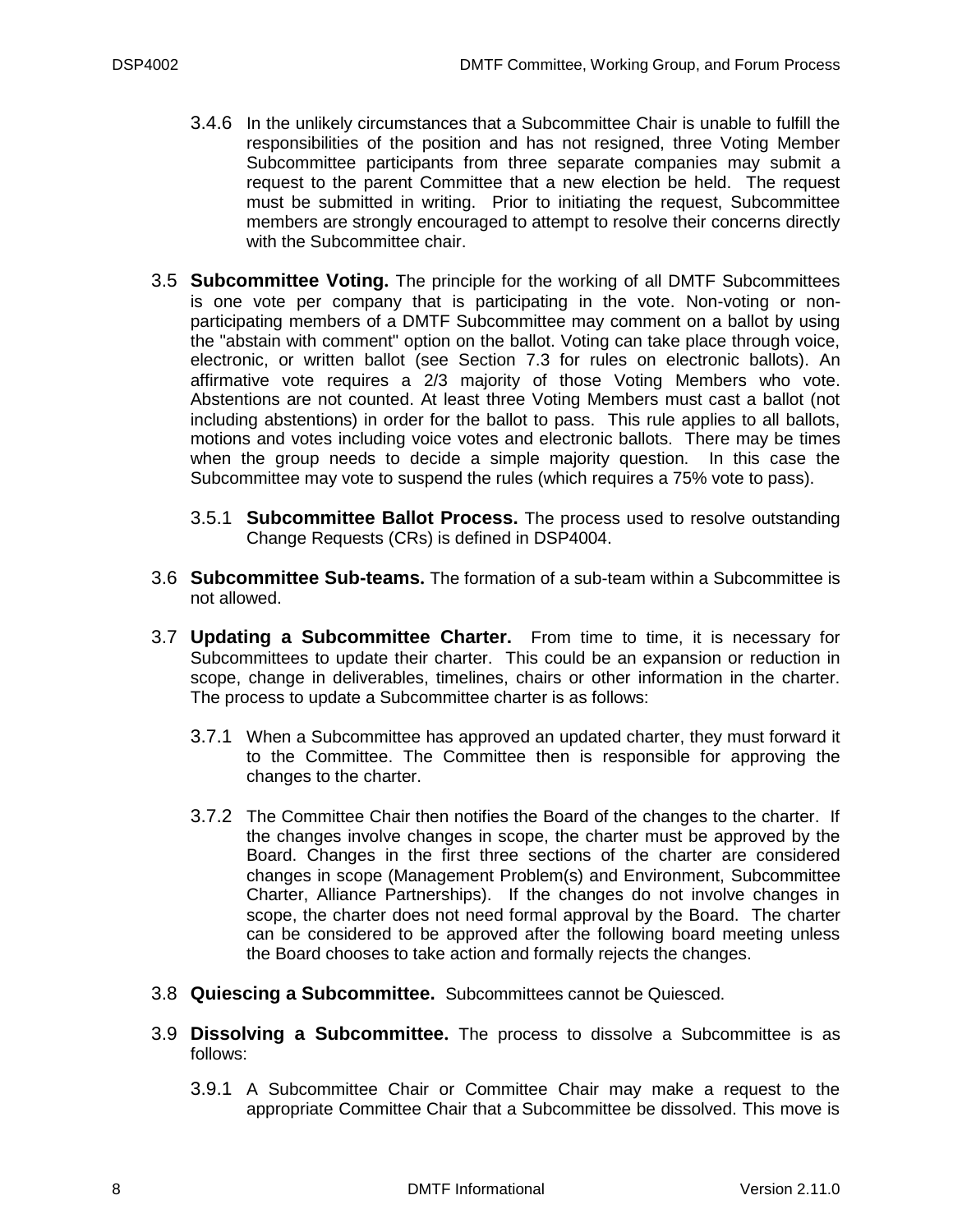justified when no Subcommittee goals and deliverables remain, there are no Working Groups supported by the Subcommittee or the Subcommittee is inactive. This information is then conveyed to the Committee by the appropriate Committee Chair. If anyone takes issue with the move to dissolve, a discussion between the Committees and the Subcommittee Chair is scheduled. Following the discussion, a report to the Subcommittee is made and another vote is held. Upon approval, the request is forwarded to the Board for approval.

- 3.9.2 After Board approval, an announcement is sent to all the DMTF members indicating that the Subcommittee is dissolved and providing the web location of its archived information. Questions regarding the work and deliverables of the Subcommittee can continue to be mailed to the DMTF list through the [Contact Us](http://www.dmtf.org/about/contact/) page.
- <span id="page-8-0"></span>**4 Working Groups.** The Subcommittees form Work Groups, which are commonly known as Working Groups. The Working Groups focus on issues in specific areas of the Subcommittee's charter. As goals, charter, timeline, and deliverables evolve, the Working Group Chair is responsible for updating this information and notifying the Chair of the parent Subcommittee. In turn, the Chair notifies the Chairs of the other Working Group under the Subcommittees.

To exist, a Working Group must have "active" goals, deliverables, timelines, and a charter. A Working Group can be considered active regardless of whether scheduled teleconferences occur or change requests are submitted. Additional requirements for submissions and participation can be defined by a Working Group by extending its charter and deliverables. If this is done, it must be approved by the Working Group members and documented on the Working Group's main web page. Changes to a Working Group charter *must* be approved by the parent Subcommittee, Committee and the Board of Directors.

- <span id="page-8-1"></span>4.1 **Working Group Formation.** The process to propose and form a new Working Group is specified in section [6.1](#page-16-1) with the Working Group being the body referenced in that section.
- <span id="page-8-2"></span>4.2 **Working Group Membership and Participation.** Working Groups are open to DMTF Board, Leadership, Participating, and Sponsored Members and designated Academic Alliance and Alliance Partner Members. Board, Leadership, Participating, and Sponsored Members are encouraged to participate in as many Working Groups as they can actively contribute to. Academic Alliance and Alliance Partner Members are members of Working Groups but do not have the right to vote, as approved by the DMTF Board. Academic Alliance and Alliance Partner Members are assigned to specific Working Groups as members that do not have the right to vote when the board approves their application. Monitoring Members do not participate in Working Groups.
- <span id="page-8-3"></span>4.3 **Working Group Meetings.** Meeting Notices are posted on the DMTF Event calendar. Meeting agendas should be included in the Event calendar and must be sent to the Working Group email list by the Working Group Chair at least two business days before the meeting. Meetings can be face-to-face events or teleconferences. Working Groups determine the frequency of their meetings.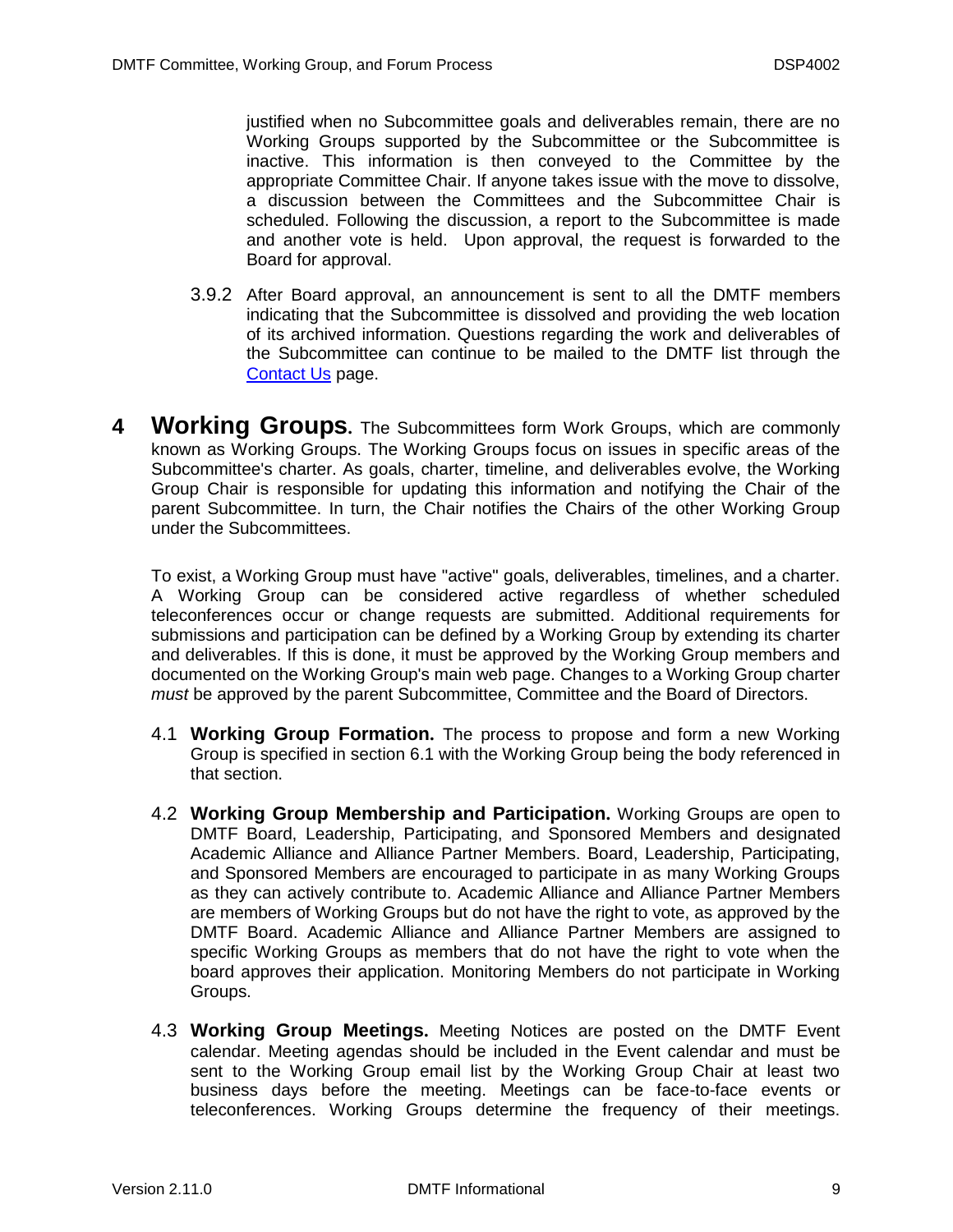Collateral material or the material that is the subject of discussion shall be posted at least two business days prior to the start of the scheduled meeting.

- <span id="page-9-0"></span>4.4 **Working Group Chair.** Voting Members are eligible to chair a Working Group. Chairing a Working Group includes being a co-chair or vice-chair of a Working Group. Sponsored Members can chair a Working Group with Board approval. No other categories of membership have the right to chair a Working Group.
	- 4.4.1 The Working Group Chair is a non-voting member of the parent Subcommittee, unless voting as the Voting Member representative. An individual may chair/co-chair more than one Working Group.
	- 4.4.2 The Chair/Co-chair must adhere to the responsibilities as stated in section [6.3.](#page-18-0)
	- 4.4.3 Working groups that do not have co-chairs are encouraged to have vicechairs. If a Working Group has a vice-chair, then it is the vice-chair's responsibility to serve in the place of the chair should the chair be temporarily unable to fulfill the duties and responsibilities required of the chair. There are no restrictions on the number of Working Group that an individual may vicechair.
	- 4.4.4 There is no fixed term for a Working Group Chair. Once elected, a Working Group Chair serves until they resign or a new election is mandated by the parent Subcommittee.
	- 4.4.5 Subsequent elections for a Working Group Chair follow the process for chair selection used in the Working Group Formation section.
	- 4.4.6 In the unlikely circumstances that a Working Group Chair is unable to fulfill the responsibilities of the position and has not resigned, three Voting Member Working Group participants from three separate companies may submit a request to the parent Subcommittee that a new election be held. The request must be submitted in writing, either via email or hard copy. The request is then voted in the Parent Body. Prior to initiating the request, Working Group members are strongly encouraged to attempt to resolve their concerns directly with the Working Group chair.
- <span id="page-9-1"></span>4.5 **Working Group Voting.** Any changes to DMTF specifications, processes, or other items to be balloted in a Working Group that will be brought forward to the parent Subcommittee are made through Change Requests (CRs). CRs are created using the Change Request template, which is available from the member section of the DMTF web site. Issues that are solely within the scope of the Working Group may be balloted without the generation of a CR. The principle for the working of all DMTF Working Groups is one vote per company that is participating in the vote. Non-voting or non-participating members of a DMTF Working Group may comment on a ballot by using the "abstain with comment" option on the ballot. Voting can take place through voice, electronic, or written ballot (see Section [7.3](#page-21-0) for rules on electronic ballots). An affirmative vote requires a 2/3 majority of those Voting Members & Participating Members who vote. Abstentions are not counted. At least three Voting Members or Participating Members must cast a ballot (not including abstentions) in order for the ballot to pass. This rule applies to all ballots, motions and votes including voice votes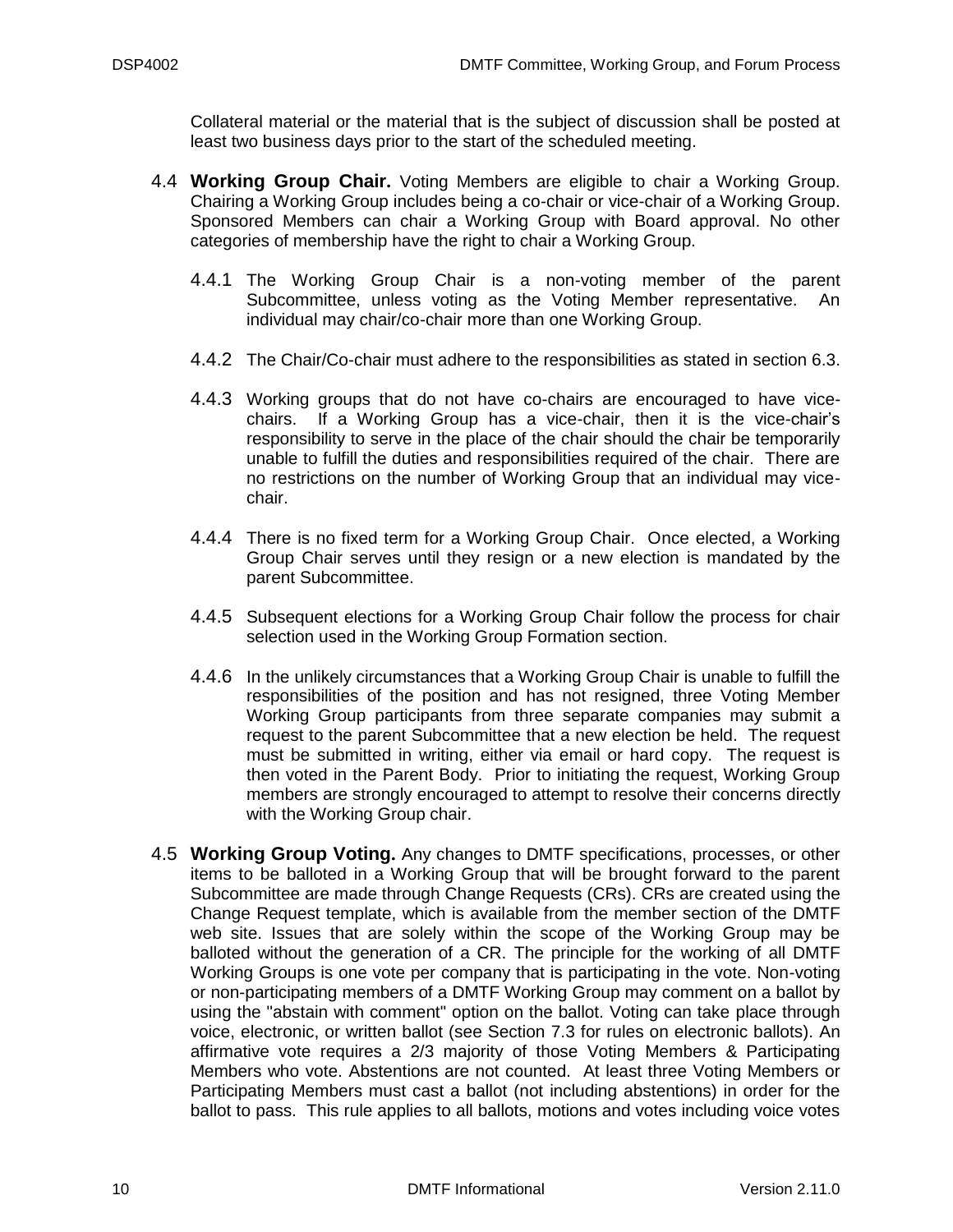and electronic ballots. There may be times when the group needs to decide a simple majority question. In this case the Working Group may vote to suspend the rules (which requires a 75% vote to pass).

- 4.5.1 **Working Group Ballot Process.** The process used to resolve outstanding Change Requests (CRs) is defined in DSP4004.
- <span id="page-10-0"></span>4.6 **Working Group Sub-teams.** The formation of a sub-team is sometimes necessary within a Working Group to focus the members. Sub-teams must use the Working Groups web-page and reflector for all communications, documents and meetings and shall not create their own. Sub-teams are meant to be informal working arrangements to get work items accomplished, such as investigations or specification authorship. As such, they shall not have any formal standing.
- <span id="page-10-1"></span>4.7 **Updating a Working Group Charter.** From time to time, it is necessary for Working Groups to update their charter. This could be an expansion or reduction in scope, change in deliverables, timelines, chairs or other information in the charter. The process to update a Working Group charter is as follows:
	- 4.7.1 When a Working Group has prepared an updated charter, they must forward it to the Subcommittee. The Subcommittee then is responsible for approving the changes to the charter.
	- 4.7.2 The Subcommittee Chair then notifies the Board of the changes to the charter. If the changes involve changes in scope, the charter must be approved by the Board. Changes in the first three sections of the charter are considered changes in scope (Management Problem(s) and Environment, Working Group Charter, Alliance Partnerships). If the changes do not involve changes in scope, the charter does not need formal approval by the Board. The charter can be considered to be approved after the following board meeting unless the Board chooses to take action and formally rejects the changes.
- <span id="page-10-2"></span>4.8 **Quiescing a Working Group.** Should a Working Group become inactive for a period of time, the Working Group may be Quiesced as follows:
	- 4.8.1 The Working Group Chair or Subcommittee Chair may make a request to the appropriate Subcommittee Chair that a Working Group be quiesced. This move is justified when no deliverables remain but the group may need to become active again to work on a new revision. It may also be justified if the group lacks the resources to complete the assigned work but expects to be able to continue it in the future (perhaps when other pending work is complete). A motion is made to Quiesce the Working Group and a vote held. If anyone takes issue with the move to quiesce, a discussion between the Subcommittees and the Working Group Chair is scheduled. Following the discussion, a report to the Subcommittee is made and another vote is held. Upon approval, the request is forwarded to the Committee and then (upon successful Committee vote) to the Board for approval.
	- 4.8.2 After Board approval, an announcement is sent to all the DMTF members indicating that the Working Group is quiesced and providing the web location of its archived information. Questions regarding the work and deliverables of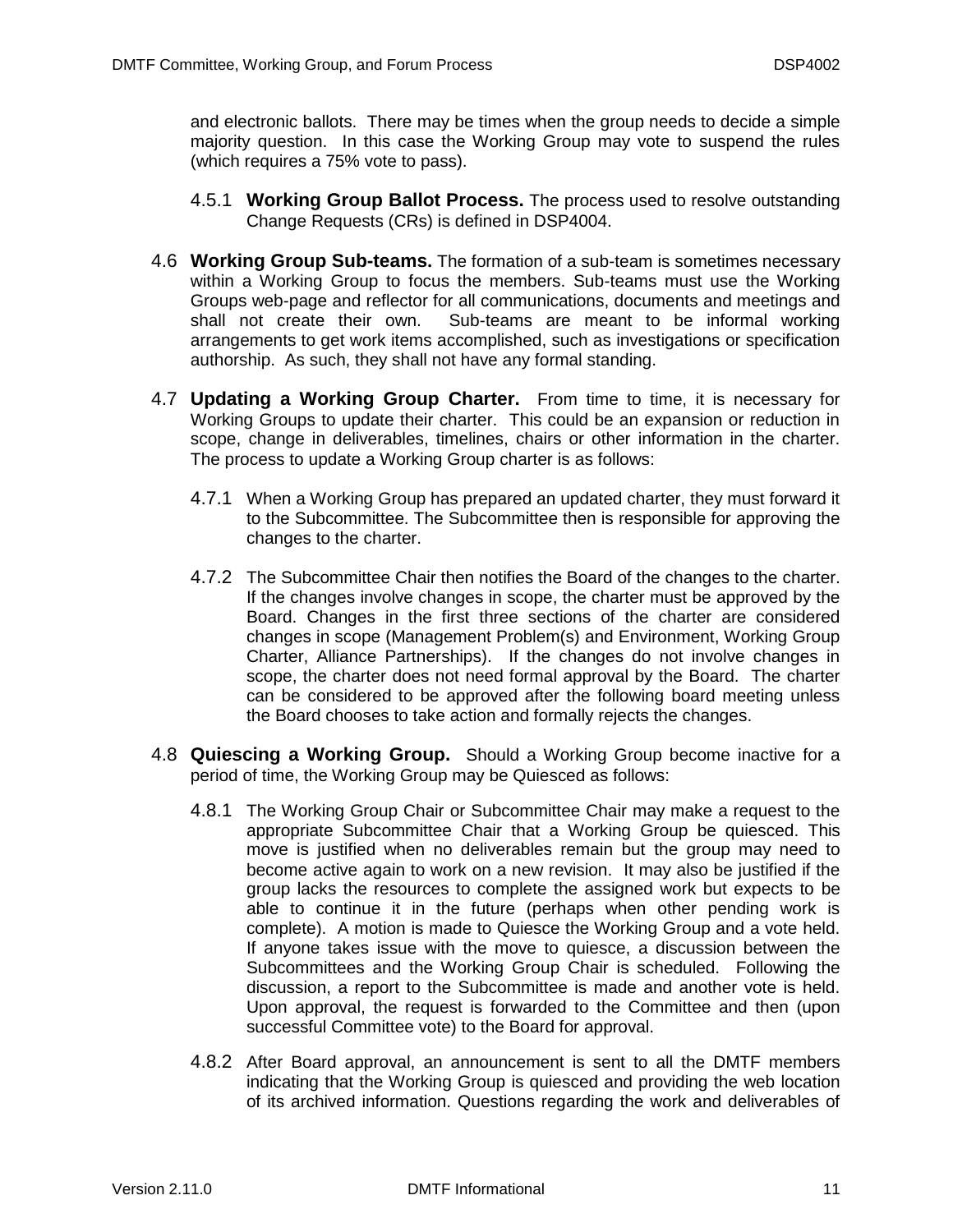the Working Group can continue to be mailed to the DMTF list through the [Contact Us](http://www.dmtf.org/about/contact/) page.

- <span id="page-11-0"></span>4.9 **Dissolving a Working Group.** The process to dissolve a Working Group is as follows:
	- 4.9.1 A Working Group Chair or Subcommittee Chair may make a request to the appropriate Subcommittee Chair that a Working Group be dissolved. This move is justified when no Working Group goals and deliverables remain or the Working Group is inactive. This information is then conveyed to the Subcommittee by the appropriate Subcommittee Chair. If anyone takes issue with the move to dissolve, a discussion between the Subcommittees and the Working Group Chair is scheduled. Following the discussion, a report to the Subcommittee is made and another vote is held. Upon approval, the request is forwarded to the Committee and then (upon successful Committee vote) to the Board for approval.
	- 4.9.2 After Board approval, an announcement is sent to all the DMTF members indicating that the Working Group is dissolved and providing the web location of its archived information. Questions regarding the work and deliverables of the Working Group can continue to be mailed to the DMTF list through the [Contact Us](http://www.dmtf.org/about/contact/) page.
- <span id="page-11-1"></span>**5 Forums.** The Interoperability Committee forms Forums. Forums focus on issues in specific areas of the Interoperability Committee's charter. Forums are different from Subcommittees and Working Groups in that Forums pursue work that is interesting to a subset of DMTF members and they collect/disperse monies, within the rules and regulations of the DMTF Bylaws, from this subset of the DMTF membership to succeed at their stated mission. As such, membership in a forum may be restricted to DMTF members who fulfill key requirements like paying special dues or a membership fee. Forum may exist for any purpose within these guidelines and the DMTF Bylaws. Forums are intended to be self funding (that is they are responsible for collecting monies to pay for programs or initiatives they seek to deliver) but may request funds from its governing committee. As goals, charter, timeline and deliverables evolve; the Forum chair is responsible for updating this information, and notifying the Chairperson of the Committee. In turn, the Chairperson will notify the Chairpersons of the other Committees. If there are issues with the changes, then a discussion between the Committees, and the Forum chairperson and members will be scheduled. Once all issues are resolved, the updated charter, list of goals and deliverables, and timeline are balloted by the Board of Directors.

Forum may still be considered active regardless of whether scheduled teleconferences occur, and/or change requests are submitted. It is necessary that Forums have "active" goals, deliverables, timeline and charter in order to exist. Additional requirements for submissions and participation can be defined by a Forum basically extending the charter and deliverables of the team. If this is done, this must be approved by the Forum members and documented on the Forum's main web page. Changes to a Forum charter MUST be approved by the interoperability committee and the Board of Directors.

<span id="page-11-2"></span>5.1 **Forum Formation** The process to propose and form a new Forum is specified in section [6.1](#page-16-1) with the Forum being the Body referenced in that section: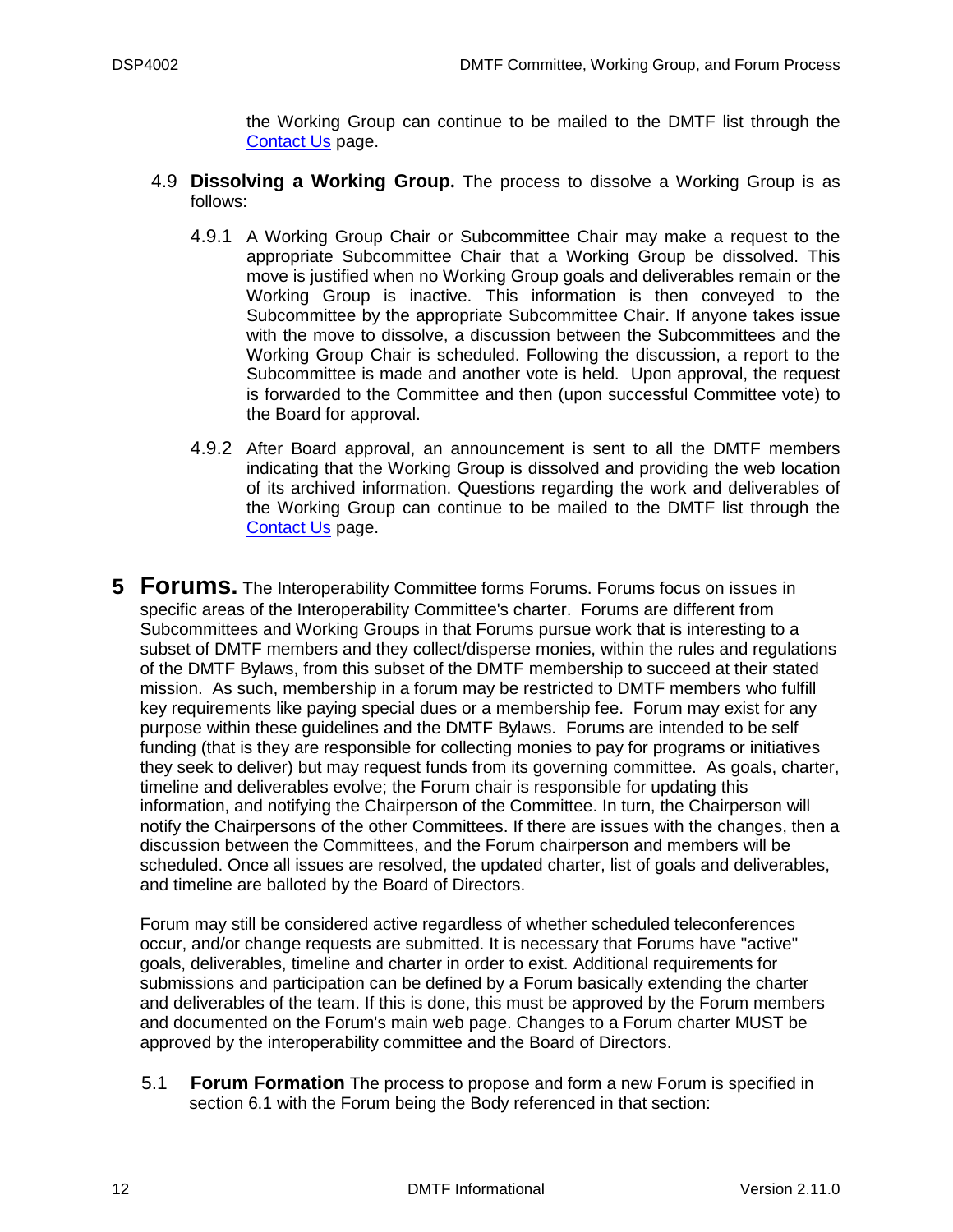- <span id="page-12-0"></span>5.2 **Forum Membership and Participation** Forums are open to DMTF Board, Leadership, Participation, and Sponsored Members and designated Academic Alliance and Alliance Partner representatives that pay any additional fees/dues established by the Forum. Academic Alliance and Alliance Partner representatives are non-voting members of Forums, as approved by the DMTF Board. Academic Alliance and Alliance Partner Members are assigned to specific Forums as non-voting members when the board approves their application. Monitoring membership does not include Forum access.
- <span id="page-12-1"></span>5.3 **Forum Meetings** Notice of Meetings shall be posted on the DMTF Event calendar. Meeting agendas should be included in the Event calendar and must be sent to the Forum email list by the Forum Chair at least two business days before the meeting. Collateral material, or the material that is the subject of discussion, shall be posted at least two business days prior to the start of the scheduled meeting. Meetings may be face-to-face events or teleconferences. Forums may decide on the frequency of their meetings.
- <span id="page-12-2"></span>5.4 **Forum Officers** Forums may establish the cadre of officer positions needed to govern however, each Forum must at least have a Chairperson. Officer positions may include but are not limited to Chair, Vice Chair, Treasurer, or Secretary. Voting Members who pay applicable Forum dues are eligible to be an officer in a Forum. A DMTF member company may hold only one officer position in any given Forum. Sponsored members can be an officer in a Forum with board approval unless otherwise prohibited by Forum Charter. No other categories of membership have the right to be an officer in a Forum. The Forum Chairperson is a non-voting member of the sponsoring Committee, unless voting as the Voting Member representative. The Chairperson is responsible leading other officers that are elected to the Forum. Officers in a Forum should be elected every two years. In the event that an Officer in a Forum resigns or can no longer fulfill the obligations of the office, a new Officer is selected according to the process for chair selection used in the Forum Formation section.

5.4.1 The Chair/Co-chair must adhere to the responsibilities as stated in section [6.3.](#page-18-0)

- <span id="page-12-3"></span>5.5 **Forum Voting.** All changes to DMTF specifications, processes, or other items to be balloted in a Forum are made through Change Requests (CRs). CRs are created using the Change Request template, which is available from the member section of the DMTF Web site. The principle for the Work of all DMTF Forums is one vote per participating company. Non-voting or non-participating members of a DMTF Forum may comment on a ballot using the "abstain with comment" option on the ballot. Voting may take place via voice, electronic or written ballot (see Section [7.3](#page-21-0) for rules on electronic ballots). An affirmative vote requires a 2/3 majority of those member companies voting. Abstentions are not counted in establishing the majority. At least three forum members eligible to vote must cast a ballot (not including abstentions) in order for the ballot to pass. There may be times when the group needs to decide a simple majority question. In this case the Forum may vote to suspend the rules (which requires a 75% vote to pass).
- <span id="page-12-4"></span>5.6 **Forum Structure and Sub-teams** It is sometimes necessary to form sub-teams within a Forum in order to focus the members. When this occurs, the work of the sub-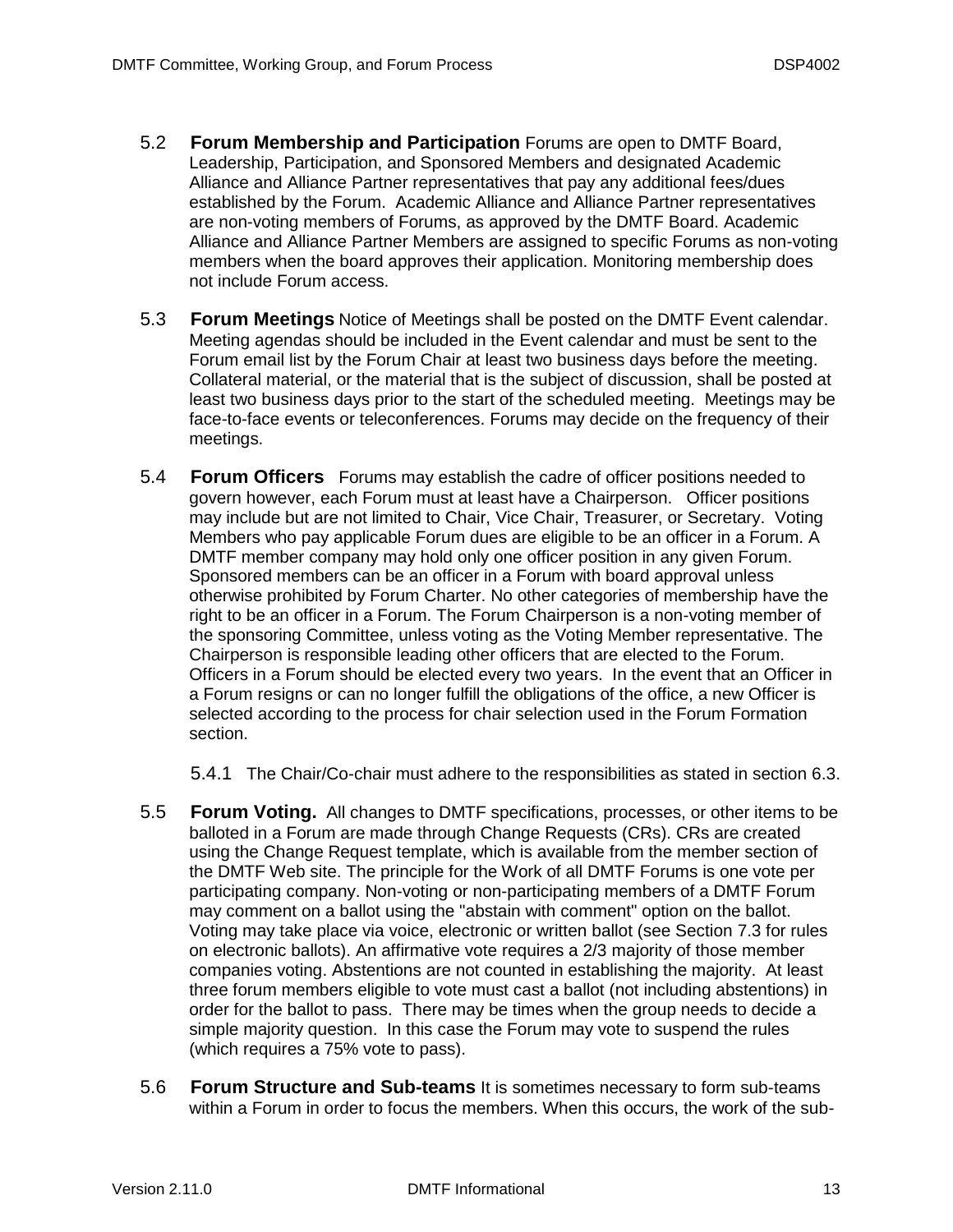team must fall within the charter of the "parent" Forum -- and the Forum's goals, charter, deliverables and timeline must be updated to reflect the activities of the subteam. The formation, leadership and termination of a sub-team is a prerogative of the Forum. Also, the Forum may be organized into different classes of membership each of which has different voting rights and membership fee/dues requirements.

- <span id="page-13-0"></span>5.7 **Collecting Membership Dues/Fees and Accounting** Dues/Fee collection, banking services and accounting services will be provided to the Forum from DMTF central services. All Forum memberships will align with the DMTF's membership cycle and fiscal year, and follow DMTF's established practices.
- <span id="page-13-1"></span>5.8 **Technical Specifications/Standards** The Technical Committee shall ultimately govern/manage all standards or specifications that a Forum may require.
- <span id="page-13-2"></span>5.9 **Interoperability Services** The Interoperability Committee may choose to oversee or govern all conformance testing and certification programs required by a Forum. It may also choose to be the sole supplier of tools and infrastructure needed to carry out conformance testing and certification programs. As such, the interoperability committee may assess a fee to the Forum for these services and/or tools. These fees will be jointly agreed to by the Interoperability Committee and the Forum(s).
- <span id="page-13-3"></span>5.10 **Marketing and PR Activities** Marketing and PR needed to carry out the Forums objectives will be supplied to the Forum through the DMTF Marketing Committee.
- <span id="page-13-4"></span>5.11 **Changes in Forum Governance and Operation** From time to time, it may be necessary for a Forum to update their charter, dues, membership privileges, or other characteristics of the Forum's operation.
	- 5.11.1 **Modifying** t**he Forum Charter** When the Forum proposes an expansion or reduction in scope, change in deliverables, timelines, chairs or other information in the Forum charter the charter must be modified. The process to update a Forum charter is as follows:
		- 5.11.1.1. When the Forum has prepared and accepted an updated charter, they must forward it to the Committee. The Committee is then responsible for reviewing changes to the charter and providing comments and recommendations back to the Forum as information.
		- 5.11.1.2. The Committee Chair then notifies the Board of the changes to the charter. If the change involves changes in scope, the charter must be approved by the Board. Changes in the first three sections of the charter are considered changes in scope (Management Problem(s) and the Environment, Working Group Charter, Alliance Partnerships). If the changes do not involve changes in scope, the charter does not need formal approval of the Board. The charter can then be considered to be approved after the following Board meeting unless the Board chooses to take action and formally rejects the changes.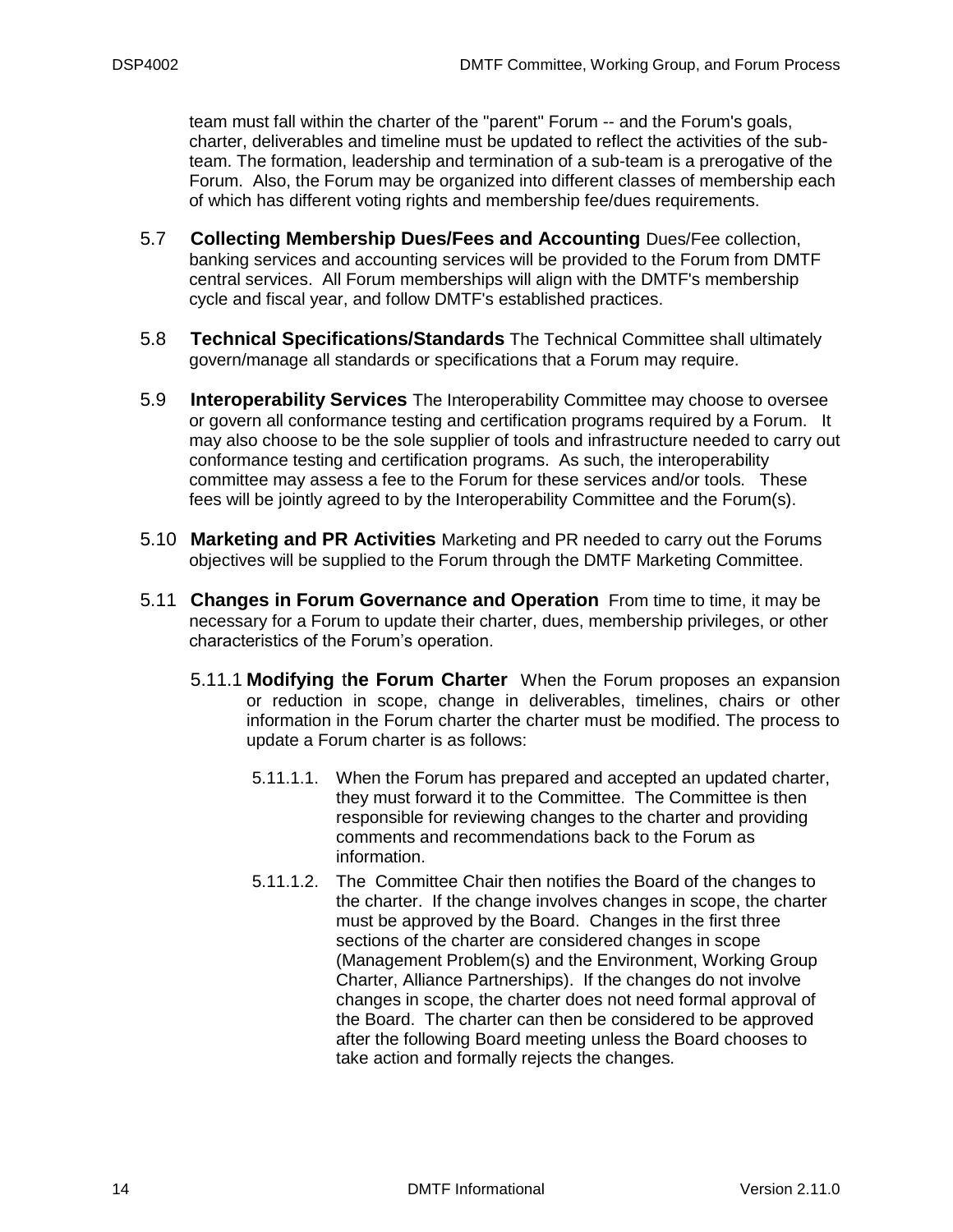- 5.11.2 **Other Changes in Group Practices and Procedures** When the Forum proposes changes that are not changes to the charter, but change operating practices or procedures that include Forum dues, membership classes, or changes in membership entitlements, the process is as follows.
	- 5.11.2.1. When the Forum has prepared and accepted these changes, they must forward the proposed changes to the Committee. The Committee is then responsible for reviewing the changes and providing comments and recommendations back to the Forum as information..
	- 5.11.2.2. The Committee Chair then notifies the Board of the changes. These changes do not need the formal approval of the Board. The changes can then be considered to be approved after the following Board meeting unless the Board chooses to take action and formally rejects the changes.
- <span id="page-14-0"></span>5.12 **Quiescing a Forum.** Forums cannot be quiesced.
- <span id="page-14-1"></span>5.13 **Dissolving a Forum.** The process to dissolve a Forum is as follows:
	- 5.13.1 **Voluntary Dissolution of a Forum** A Forum Chair may request the Interoperability Committee Chair that a Forum be dissolved. This move is justified when there are no remaining Forum goals and deliverables or the Forum is inactive. This request is then conveyed to the DMTF Board by the Interoperability Committee Chair. If there are issues with the move to dissolve, then a discussion between the Interoperability Committee Chair and the Forum's representative will be scheduled to negotiate a solution. If there are no issues or discussion, then a request to dissolve the Forum is sent to the Board for approval.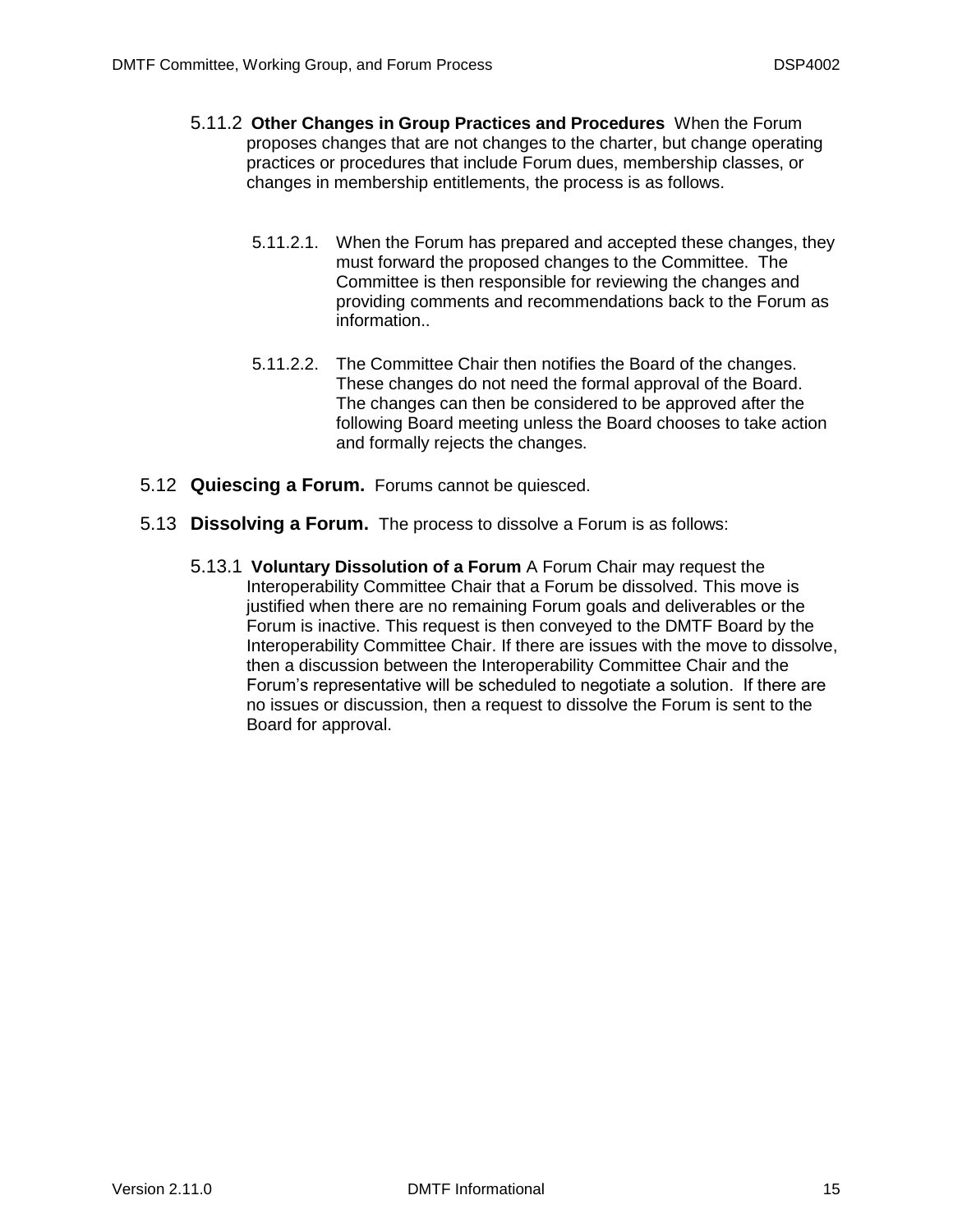- 5.13.1.1. The Forum shall settle all accounts, current contracts, business obligations and outstanding debts of the Forum before a motion to dissolve the Forum will be accepted. Current contracts may be cancelled, or may be transferred to the DMTF Board, at the discretion of the Board.
- 5.13.1.2. If the Forum has established ongoing programs that they wish to continue after the Forum is dissolved, the Forum must develop a plan with the Interoperability Committee Chair for the continuation of such programs, and obtain the approval of the DMTF Board for the programs to continue.
- 5.13.1.3. Any funds remaining in the Forum's treasury after all debts and obligations are settled shall be transferred to the general fund of the DMTF.
- 5.13.2 **Involuntary Dissolution of a Forum** A Forum may be involuntarily dissolved if its membership drops or other factors make it impossible for the Forum to operate within the rules and policies of the DMTF.
	- 5.13.2.1. Having discovered that a Forum is operating outside the rules and policies of the DMTF, the Interoperability Committee Chair shall notify the Forum via the group's email alias of such nonconformance. The Forum then has a period of 60 days to restore operation of the Forum to the terms of DMTF rules and policies. If, after 60 days, the Forum remains out of conformance with DMTF rules and policies, the Interoperability Committee chair will notify the DMTF Board, and the Board will vote to dissolve the Forum.
	- 5.13.2.2. When the DMTF Board dissolves a Forum, all funds remaining in the Forum's treasury shall be transferred to the general fund of the DMTF.
	- 5.13.2.3. Ongoing conformance programs or other programs being run by the Forum may be continued or cancelled, at the discretion of the DMTF Board.
	- 5.13.2.4. The DMTF Treasurer shall settle remaining accounts and debts owed by the Forum with money from the DMTF general fund. The Treasurer will cancel or continue current Forum contracts with outside vendors, at the discretion of the DMTF Board in keeping with DMTF policies.
- 5.13.3 **Announcement of Dissolution** After the Board vote to dissolve the Forum passes, an announcement is sent to all DMTF members within 20 business days indicating that the Forum is dissolved, and providing the web location of its archived information. At this time, the membership roster of the dissolved Forum is cleared. Questions regarding the work and deliverables of the Forum can continue to be mailed to the DMTF list, via the Contact Us page.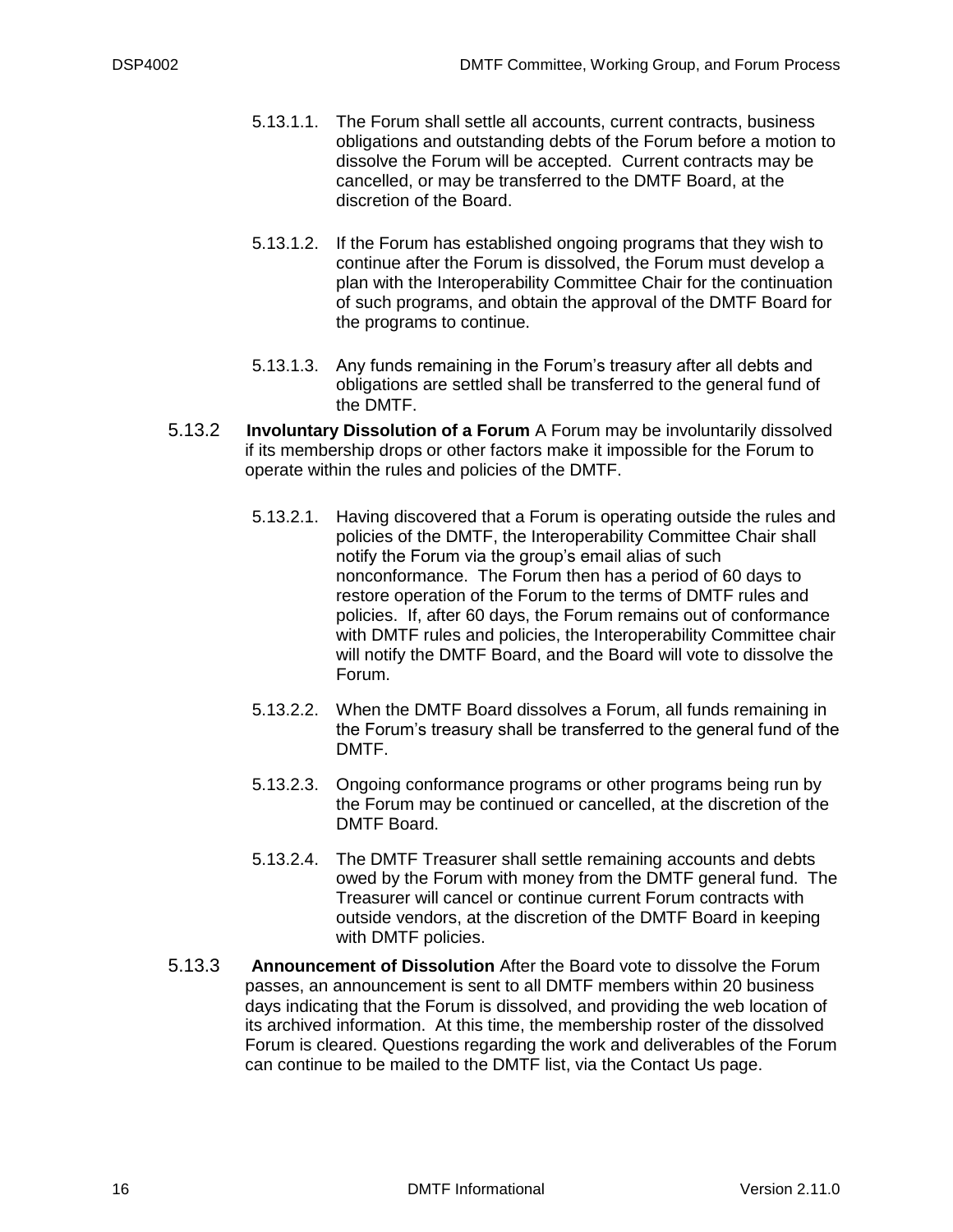#### <span id="page-16-0"></span>**6 Supporting Organizational Processes.** This section contains

information supporting the prior sections.

- <span id="page-16-1"></span>6.1 **Formation** This section covers the formation of bodies such as Subcommittees, Working Groups and Forums, referred to in this section as Body and Parent Body.
	- 6.1.1 Proposals for a new Body can be proposed by any three Voting Member companies of the DMTF. They are brought to the Chair of the appropriate Parent Body. A proposal to form the new Body must be submitted and an interim Chair or Co-Chairs identified (hereafter referred to as "interim Chair"). The interim Chair must be from a Board or Leadership Member company. The Parent Body Chair then hosts a discussion with the interim Body Chair(s) and the appropriate Parent Body. The goals of the discussion are to determine if the work aligns with the strategy and focus of the DMTF, what existing work is available in the industry, whether cooperative relationships with standards outside the DMTF might be necessary, and so on. No binding vote need be held. If the Parent Body is a Subcommittee, then a similar discussion must be held at the Committee. No binding vote need be held. The proposal goes to the Board for approval.
		- 6.1.2 After the proposal for the new Body is approved by the Board, an announcement is sent to all Voting Member companies by the Committee Chair soliciting interested participants to attend one or more teleconferences or face-to-face meetings. The purpose of these meetings is to craft an initial charter for the Body, a list of goals and deliverables, and a proposed timeline. At least three Voting Member companies must express interest in order to continue to the next step.
		- 6.1.3 After at least three Board or Leadership Member companies have expressed interest in forming the new Body, representatives from these companies meet to discuss goals, a charter, deliverables, and a timeline. An interim group page may be created on the DMTF web site at this point to facilitate discussion and coordinate meetings. The Chair of the appropriate Parent Body is responsible for providing insight and observations about the DMTF, any requested help in anticipating Committee/Subcommittee/Board questions and responses, and answers to procedural questions.
		- 6.1.4 At the conclusion of the meetings, the interim Chair submits an initial charter, a list of goals and deliverables, and a timeline to the Chair of the appropriate Parent Body. In addition, the interim Chair must identify at least three member companies that are committed to the ongoing work. The Parent Body Chair then verifies the submitted information. If no issues exist, the charter, timeline, and lists are sent to the Parent Body for ballot following the normal ballot process. If the Parent Body is a Subcommittee, then a similar discussion and vote must be held at the Committee. The charter goes to the Board for approval. Issues with the Working Group's goals, charter, deliverables, committed companies, and timeline should be raised in the initial ballot and then worked to closure.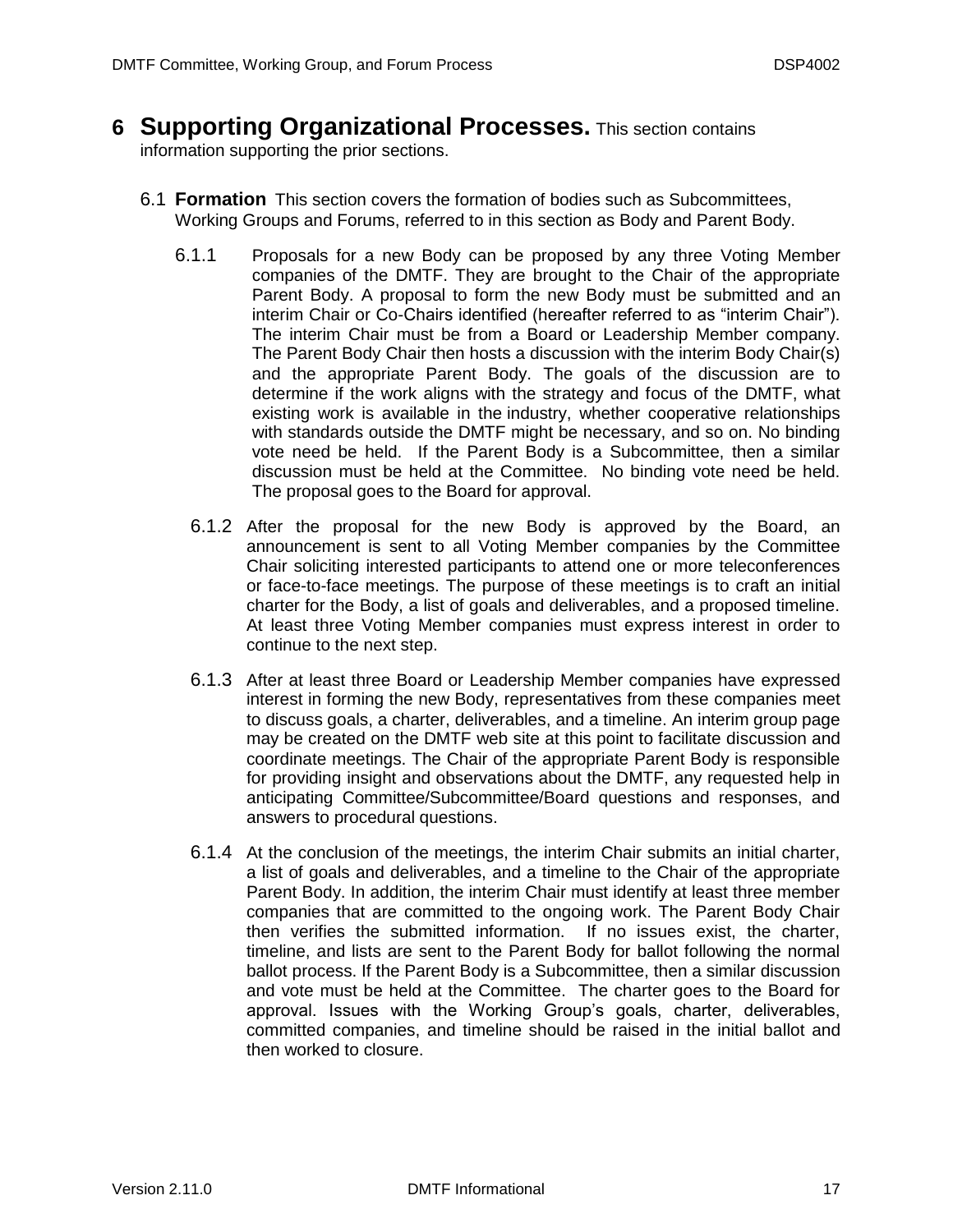- 6.1.5 After Board approval of the initial Working Group charter, the appropriate Committee Chair sends a second announcement to all DMTF members indicating the formation of the new Body and the timing of its first meeting. At the formation meeting for the Body, the charter, goals, deliverables, list of committed companies, and timeline are reviewed (and possibly amended), the chairing method for the Body is decided (single chair, chair/vice-chair or cochairs), the official Chair nomination process is started, and work on the deliverables commences. Meeting times for the new Body should also be discussed and balloted if agreement during the meeting is not reached.
	- 6.1.5.1. If the Body is a Forum, any forum fees and forum officer positions (such as treasurer) are decided and the nomination process for these positions is started. Note that the process for deciding on these positions is the same as for deciding on chairs.
- 6.1.6 At the Working Group formation meeting, any chairs, vice-chairs, co-chairs or other officers that are elected are elected according to the procedure in Section [6.2.](#page-17-0)
- <span id="page-17-0"></span>6.2 **Chair elections.** The following section applies to the selection of chairs, co-chairs, vice chairs and other officers. While this section mentions chairs, co-chairs and vice chairs specifically, the procedure applies to any elected position where there is a primary role (chair), secondary or assistant role (vice-chair) or shared role (co-chairs).
	- 6.2.1 The presiding Parent Body Chair accepts nominations for the Chair of the Body. Nominations can be submitted at the meeting or by email to the appropriate Parent Body Chair alias.
	- 6.2.2 At the next meeting, the appropriate Parent Body Chair announces the list of nominees. Each nominee describes his or her background and interest in the Chair role. If multiple candidates for Chair exist, the Chair is selected through an email ballot to the appropriate Parent Body Chair alias. If only one Chair candidate exists, members may voice objections to the candidate to the appropriate Parent Body Chair alias within seven days of the candidate announcement.
	- 6.2.3 If the group has decided that a Vice-Chair should be selected, the Vice-Chair is elected after the Chair has been selected and the process follows the Chair selection process. Candidates for Vice-Chair must not be from the same company as the chair and no two candidates can be from the same company.
	- 6.2.4 If the group has decided that co-chairs should be selected, the election process is different if multiple candidates exist. No two candidates can be from the same company. For co-chair ballots, each company gets 2 votes for WG chair but each vote must be for different individuals. If there are two candidates with a majority of votes, they are elected co-chairs. If there is one winner with a simple majority (50%) votes, there will be a run-off vote for the other co-chair between the two candidates that receive the most votes besides the candidate with a majority. In the event that the prior methods do not result in chair selection, co-chairs will be selected one at a time (similar to the process of voting chair then vice-chair). Should no candidate receive a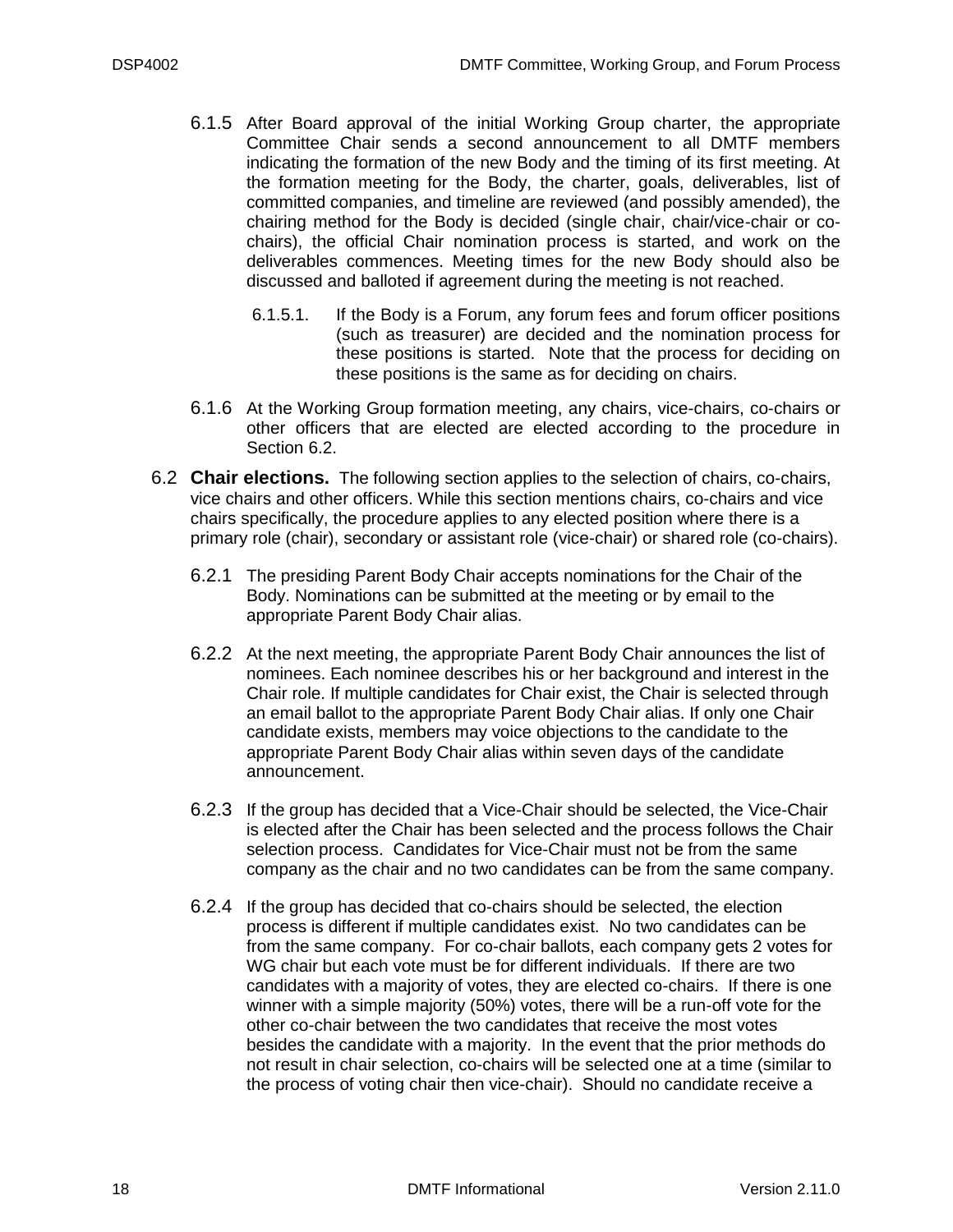majority of votes at this point, a plurality will suffice.

- <span id="page-18-0"></span>6.3 **Chair responsibilities** This section covers the responsibilities of a chair, vice-chair or co-chair. The terms "body", "parent body" and "subordinate body" are used here to make this section apply equally to all levels of the organization.
	- 6.3.1 The Chair is responsible for acting as the chair for all meetings and ensuring that all DMTF policies and procedures are followed.
	- 6.3.2 The Chair is responsible for attendance in and reports to meetings of the body and parent body.
	- 6.3.3 The Chair is responsible for informing the parent body of the progress, schedule and status of the specific technologies or programs under development by the body and its subordinate bodies on a monthly basis.
	- 6.3.4 The Chair is responsible for bringing body issues to the parent body for resolution and body output to the parent body for forwarding to the DMTF Board through the organization for publication.
	- 6.3.5 The Chair is responsible for maintaining email lists and rosters for the body.
	- 6.3.6 The Chair is responsible for ensuring that accurate minutes of each meeting are taken and posted on the web site, together with pertinent documents. If a body chooses to rotate responsibility for recording minutes amongst its participants, each participating company is required to participate in the rotation,
	- 6.3.7 The Chair is also responsible for seeing that meeting attendance is tracked using the tracking tool in the body's area of the web site.
	- 6.3.8 The Chair is responsible for ensuring that an accurate record of the status of all specifications owned by the body is maintained
	- 6.3.9 The Chair is responsible for ensuring the body and all subordinate body charters are up to date and operating within their charter.
	- 6.3.10 The chair is responsible for publishing of agenda two business days prior to meetings and ensuring that all collateral material for discussions are published two business days prior to meetings.
	- 6.3.11 The Chair is responsible for declaration of voting results.
	- 6.3.12 The Chair is responsible for Alliance Partner Work Register responsibilities and milestones as declared in the Work Registers.
	- 6.3.13 The Chair is responsible for ensuring that the DMTF Recording Policy is adhered to.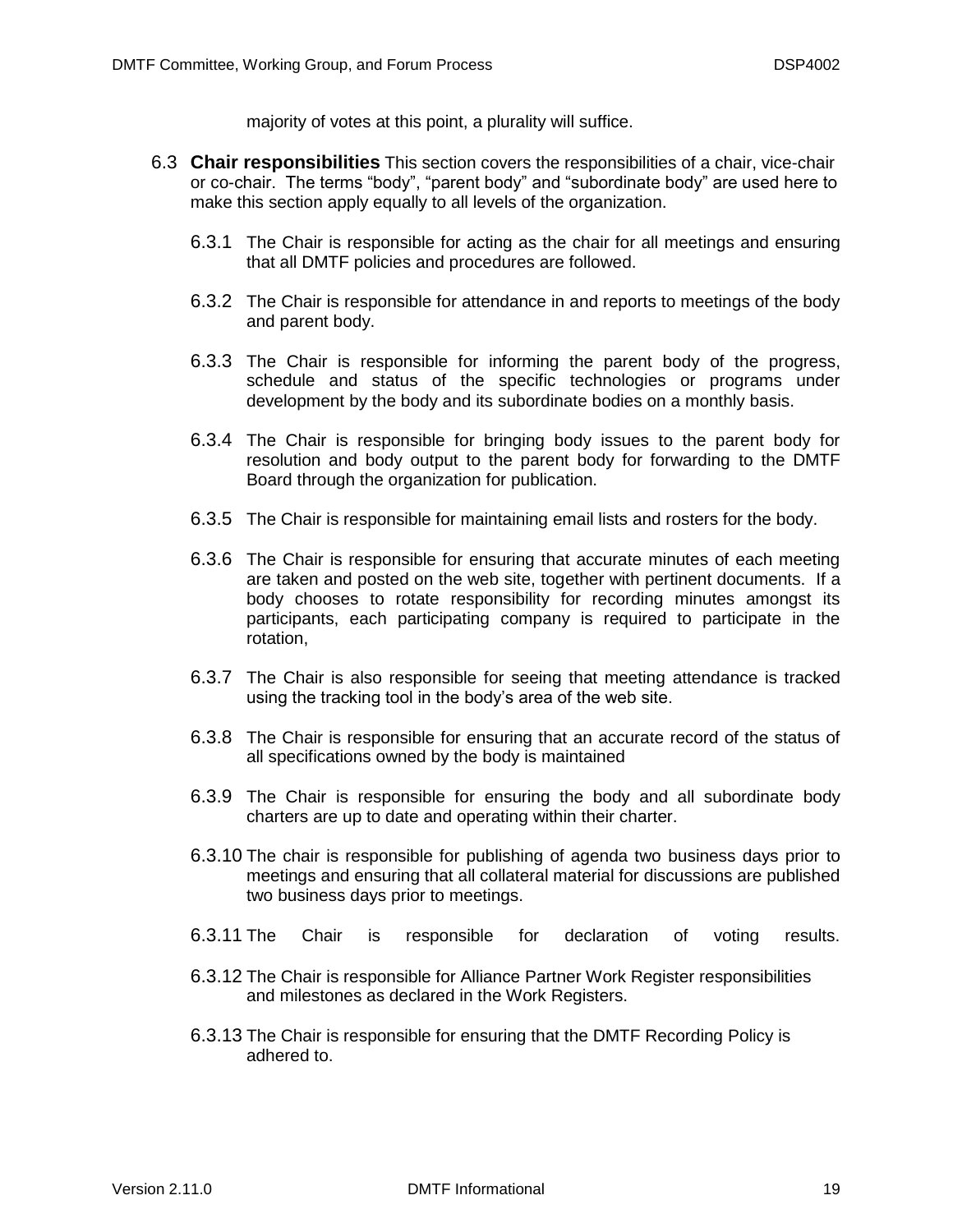- 6.3.14 The Chair is responsible for ensuring that the body and all subordinate bodies have a vice-chair or co-chair that can assume the role of chair upon a vacancy or absence of the chair.
- <span id="page-19-0"></span>6.4 **Chair Vacancy** From time to time certain events may result in the necessity for the chair, co-chair or vice-chair of a DMTF Body to vacate. The following section indicates circumstances when chair changes are warranted and how they should be handled:
	- 6.4.1 When the chair, co-chair or vice chair leaves or changes companies (other than through a merger or buy out), the position held by that person must be vacated and a new election held or in the case of a committee a new board appointment is made.
	- 6.4.2 When a Body changes chairing model, the rules in section [6.5](#page-19-1) require an election be held.
	- 6.4.3 When a member company is purchased by or merged with another company and the co-chairs and/or the chair and vice-chair now report to the same company one of the positions must be vacated and a new election held for that position or in the case of a committee a new board appointment is made.
	- 6.4.4 If no vice-chair or co-chair has been elected at the time of the vacancy, the chair of the parent body assumes the responsibility until a new election can be completed or in the case of a committee a new board appointment is made.
- <span id="page-19-1"></span>6.5 **Chairing Model Changes** Should a DMTF Body deem it necessary to change its chairing model (which can be done any time by motion in the DMTF Body), the following procedures shall be followed:
	- 6.5.1 When a group with a single chair changes to a model with a chair and a vicechair, the current chair maintains the position and an election is held for vicechair.
	- 6.5.2 When a group with a single chair changes to a model with co-chairs, the current chair maintains the position and an election is held for the other cochair.
	- 6.5.3 When a group with a chair and vice-chair changes to a model with a single chair, the current chair maintains the position and the vice-chair position is eliminated.
	- 6.5.4 When a group with a chair and vice-chair changes to a model with co-chairs, the current chair maintains the positions, the vice-chair position is eliminated and an election is held for the other chair.
	- 6.5.5 When a group with co-chairs changes to a model with a single chair, the process is more complex. If one chair resigns, the other chair maintains the position. Otherwise, the chairs become interim chairs until an election is held for the single chair seat.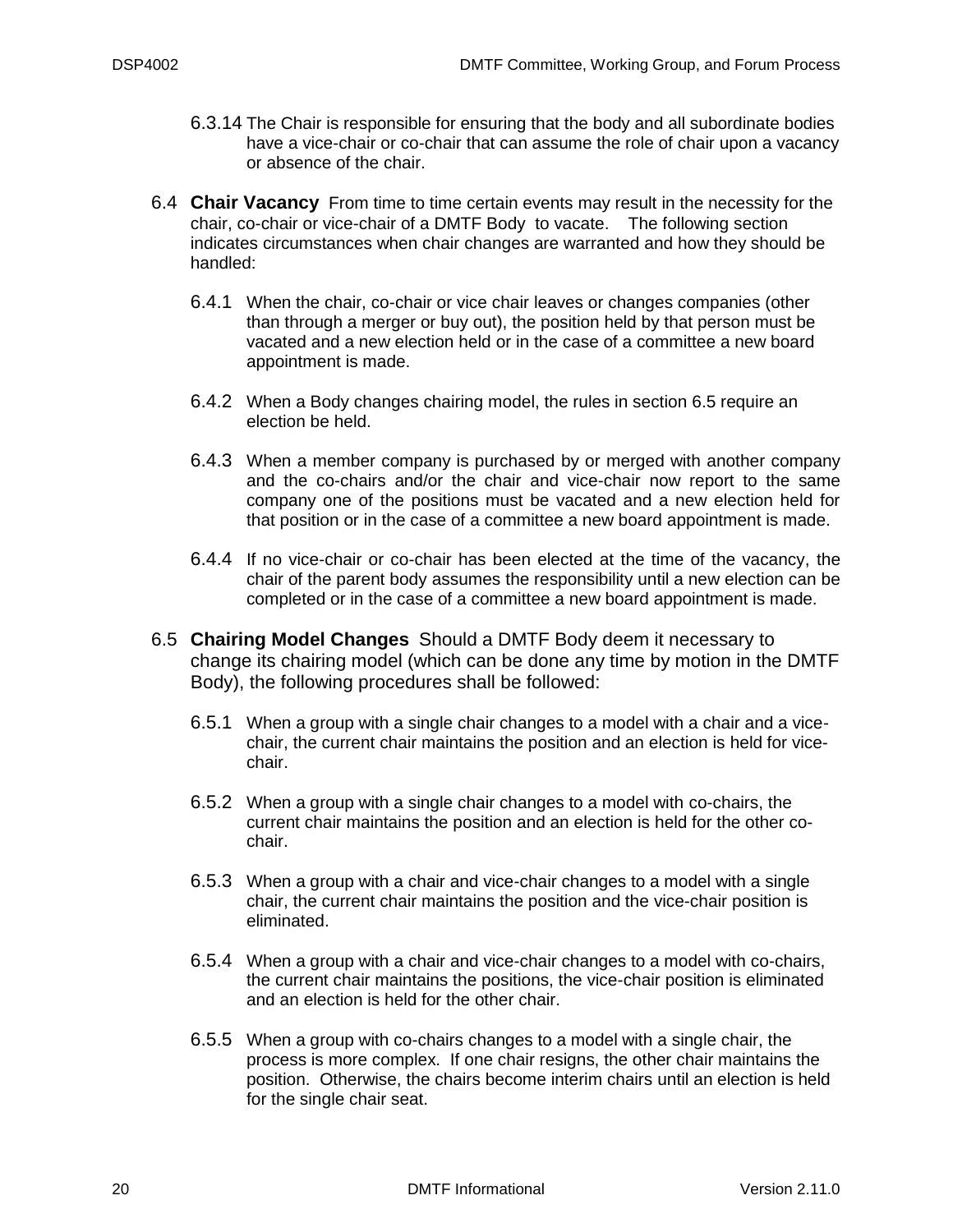- 6.5.6 When a group with co-chairs changes to a model with a chair and vice chair, the process is more complex. If one chair resigns, the other chair maintains the position. Otherwise, the chairs become interim chairs until an election is held for the single chair seat. The vice-chair position is then filled via the normal election process.
- <span id="page-20-0"></span>6.6 **DMTF Recording Policy** DMTF meetings of any body may, at the discretion of the designated recording secretary, may be audio-recorded, provided the following rules are followed:
	- 6.6.1 The purpose of recording is only to ensure accurate meeting notes.
	- 6.6.2 Only the recording secretary may perform the recording.
	- 6.6.3 The recordings may not be shared, or played back, by the recording secretary with any other member.
	- 6.6.4 The recordings must be destroyed after the minutes are approved by the group.
	- 6.6.5 Participation in DMTF calls gives implicit permission for the recording secretary to record according to these rules.
	- 6.6.6 The chair or secretary shall announce that the meeting is being recorded at the beginning of the meeting, prior to the approval of the meeting agenda.
	- 6.6.7 The following text should be placed in the meeting agenda template:

"DMTF PHONE CONFERENCES MAY BE RECORDED FOR QUALITY PURPOSES TO ENSURE ACCURACY IN RECORD-KEEPING."

#### <span id="page-20-2"></span><span id="page-20-1"></span>**7 Other Situations**

- 7.1 **Rules or Order** The rules contained in the current edition of Robert's Rules of Order Newly Revised shall govern the DMTF (including Committees, Subcommittees, Working Groups, Forums and Chapters) in all cases to which they are applicable and in which they are not inconsistent with the DMTF Bylaws and any special rules or processes that the DMTF adopts.
- <span id="page-20-3"></span>7.2 **Escalations** From time to time, in the course of DMTF activities a situation may arise where action taken or not taken by a group or member is alleged to be in violation of the policies, processes and procedures set forth by the DMTF. Members involved in a disagreement should attempt to resolve the disagreement within the group. If this attempt is unsuccessful, the issue should be documented in the group minutes. When this situation occurs, an eligible member may appeal this with an escalation. The creation of an escalation results in review of the situation and resolution by the parent group, "Group" may represent a Working Group, Committee, Board, Forum or any other DMTF grouping structure.
	- 7.2.1 **Eligibility** Any DMTF member may raise an escalation.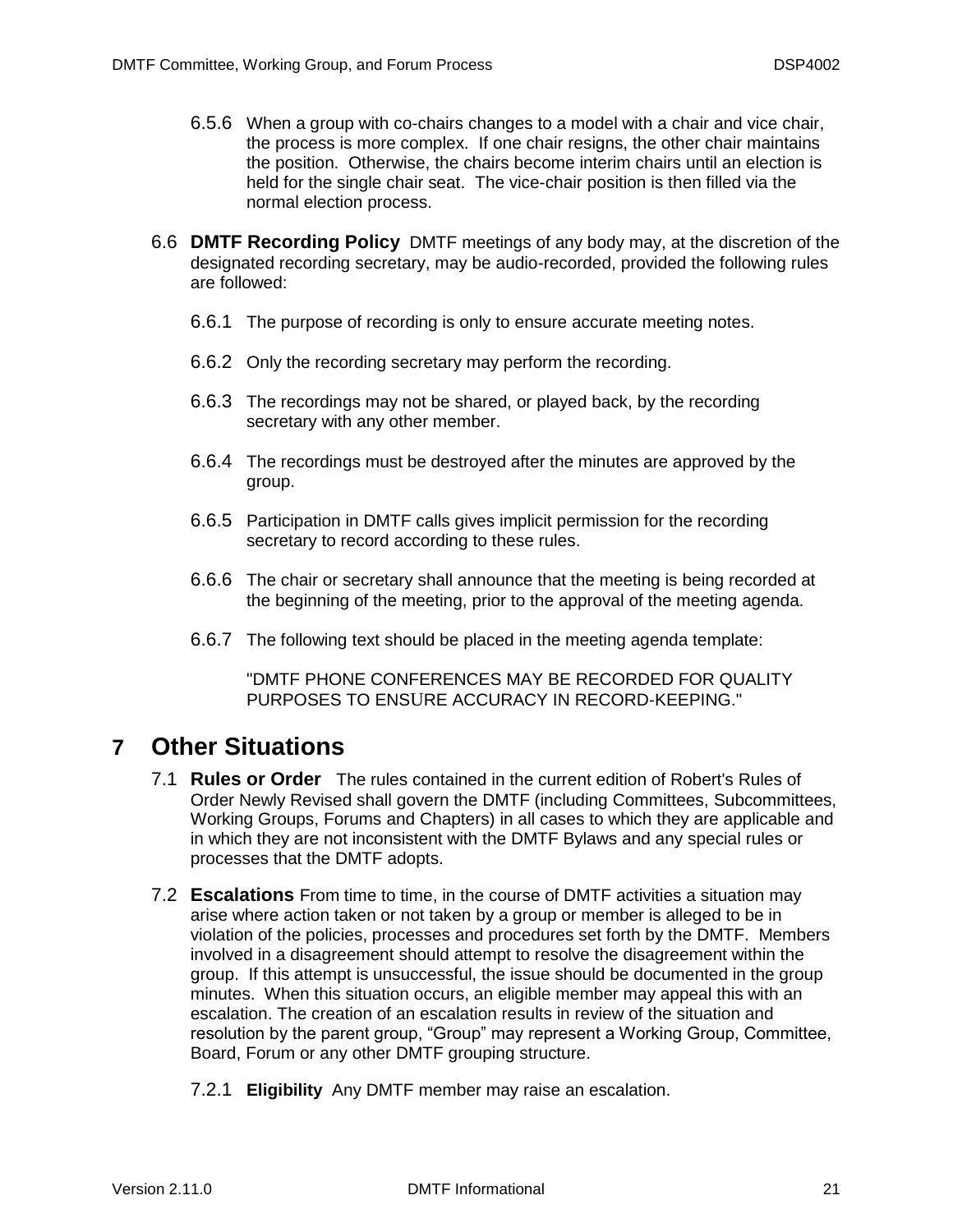- 7.2.2 **Responsibilities** When a member raises an escalation, it is the responsibility of the chairperson of the parent group to place the issue on the agenda for discussion within the next 3 regular meetings or 30 days, whichever is smaller.
	- 7.2.2.1. The parent group chairperson must inform the originating group chairperson and the escalating member of the escalation and when it will be on an agenda for discussion. During that agenda slot, the originator and origin group chairperson are invited to attend regardless of normal participation rights.
- 7.2.3 **Escalation Requirements** The complaint should state the nature of the objection(s) in writing, including any direct and material adverse effects upon the appellants; the relevant section(s) of the DMTF policies, procedures or processes at issue; the actions or inactions at issue; and the specific remedial action(s) that would satisfy the appellants' concerns.
- 7.2.4 **Timeline** An escalation must be raised within 30 days of the contested action.
- 7.2.5 **Further escalation** If the member escalating an issue is dissatisfied by the resolution of the parent group or committee, the escalation may be raised to the next level in the organization. For example, an escalation starting in a Working Group would move to the Subcommittee, the TC, and then the Board.
- 7.2.6 **Final Decisions** Escalations which reach and are resolved by the Board of Directors are considered final within the DMTF.
- <span id="page-21-0"></span>7.3 **Electronic Ballots** Since Robert's Rules of Order Newly Revised does not describe the validity of electronic ballots, the rules governing Electronic Ballots are included in this section. The intent of these rules is to give electronic ballots the same validity and opportunity as motions made during meetings. This includes the ability to discuss the motion and still have it be binding.
	- 7.3.1 Electronic ballots have equal weight and validity to other votes described in Roberts Rules of Order Newly Revised.
	- 7.3.2 Electronic ballots must be opened by a chair or his/her designee. They can be opened outside of a normal meeting and are considered part of the next occurring meeting with respect to RONR, except where indicated otherwise in this document.
	- 7.3.3 Electronic ballots that are intended to be binding must start with the words "Motion to" and state the motion upon which the body is voting. Any ballot that does not contain this preamble is considered non-binding. Ballots used to conduct a poll or solicit requests for comment shall have the preamble "RFC" and should not have the options "Yes/No" for voting.
	- 7.3.4 When a motion is made by any member of the body, the motion may stipulate that the vote be conducted by electronic ballot. If a motion is already on the floor, any member of the body may move that this motion's vote be conducted by electronic ballot. This secondary motion is treated with the precedence of a motion to amend and requires Simple Majority consent in order to pass. If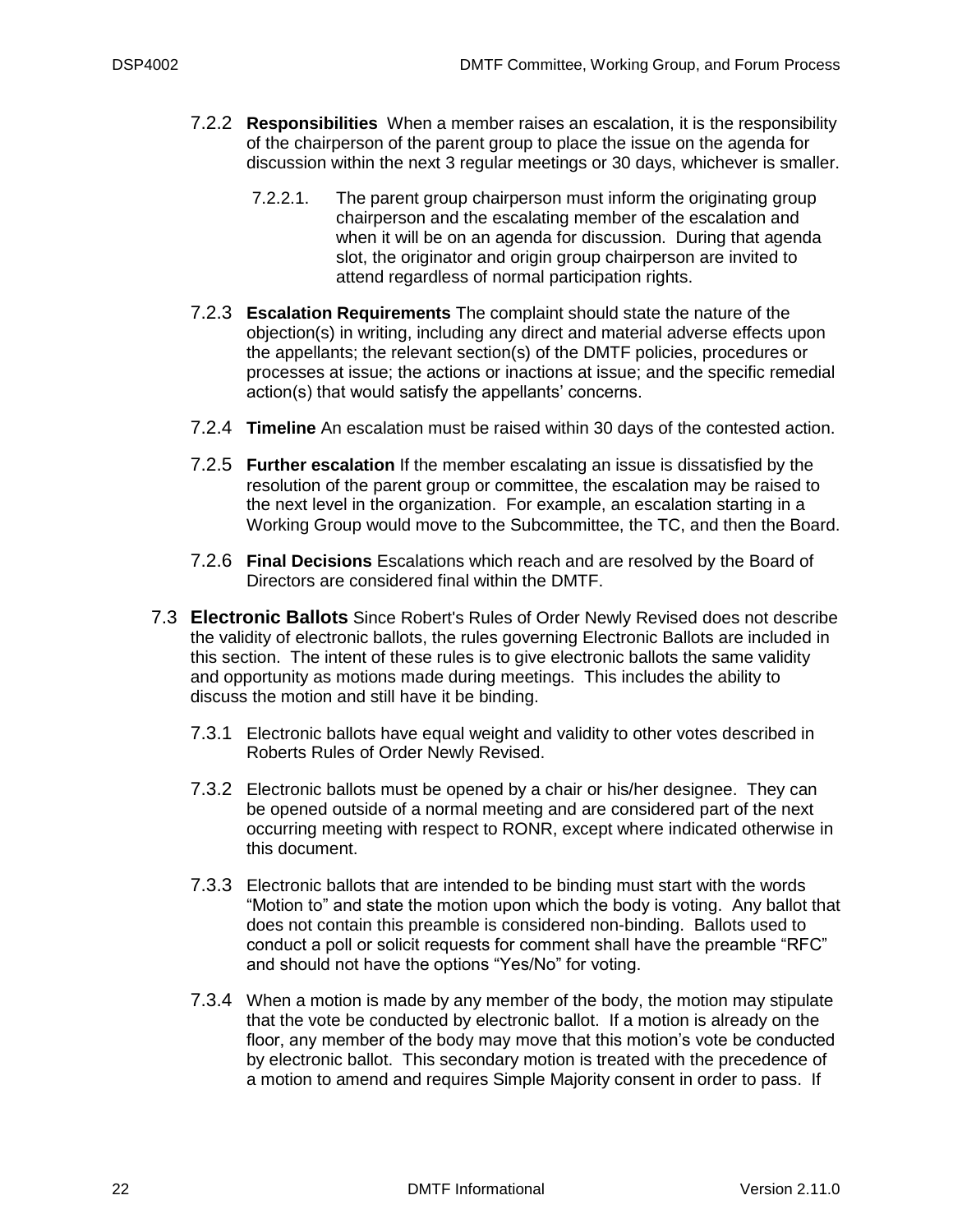the secondary motion passes, an electronic ballot shall be opened for the primary motion. .

- 7.3.5 Motions which are already using electronic ballots may be amended during the next meeting. Note: a request to extend a ballot for more review time communicated as ballot comments is a request for a motion to amend at the next meeting.
- 7.3.6 Any member of the body may request a secret ballot be held for a vote. This is treated as a motion to amend if made with a motion pending. Simple Majority consent is required to approve.
- 7.3.7 All electronic ballots shall be open for a period no shorter than seven calendar days (not less than 152 hours).
- 7.3.8 If a ballot closes between meetings of a body, then the closure of the ballot must be part of the next meeting of that body. It is recommended that chairs set up the ballot to close during the meeting itself. The following are the procedures for closing and declaring the results of the ballot:
	- 7.3.8.1. The early part of the agenda for the body must include an item for closing electronic ballots
	- 7.3.8.2. The body will discuss the electronic ballot and any comments made during the balloting period.
	- 7.3.8.3. Any member may either cast or change the existing vote. The responsibility for recording this falls upon the chair. The votes must be recorded in the electronic ballot.
	- 7.3.8.4. The chair closes that ballot and declares the results.
- 7.3.9 Electronic ballots are considered as motions with respect to RONR and therefore may be rescinded during a meeting. They must not be amended during the meeting in which the ballot is closed since those registering their vote might not be in attendance to modify their vote on the amended motion.
- <span id="page-22-0"></span>**8 DMTF Management Initiatives.** The DMTF may create Management Initiatives for purposes of consolidating messaging & promotion around technical or interoperability deliverables.
	- 8.1 A Management Initiative is a DMTF protected term applied to a set of specifications, documents and activities that address a specific resource domain (e.g. Server Management, Storage Management, Desktop Management, etc.) that meet the following conditions.
		- 8.1.1 It must have technical components:
			- 8.1.1.1. It must have a top-level specification that normatively defines the technical content of the Management Initiative. That specification must reference one or more Management Profiles and one or more WBEM Protocols or other specifications within the management domain.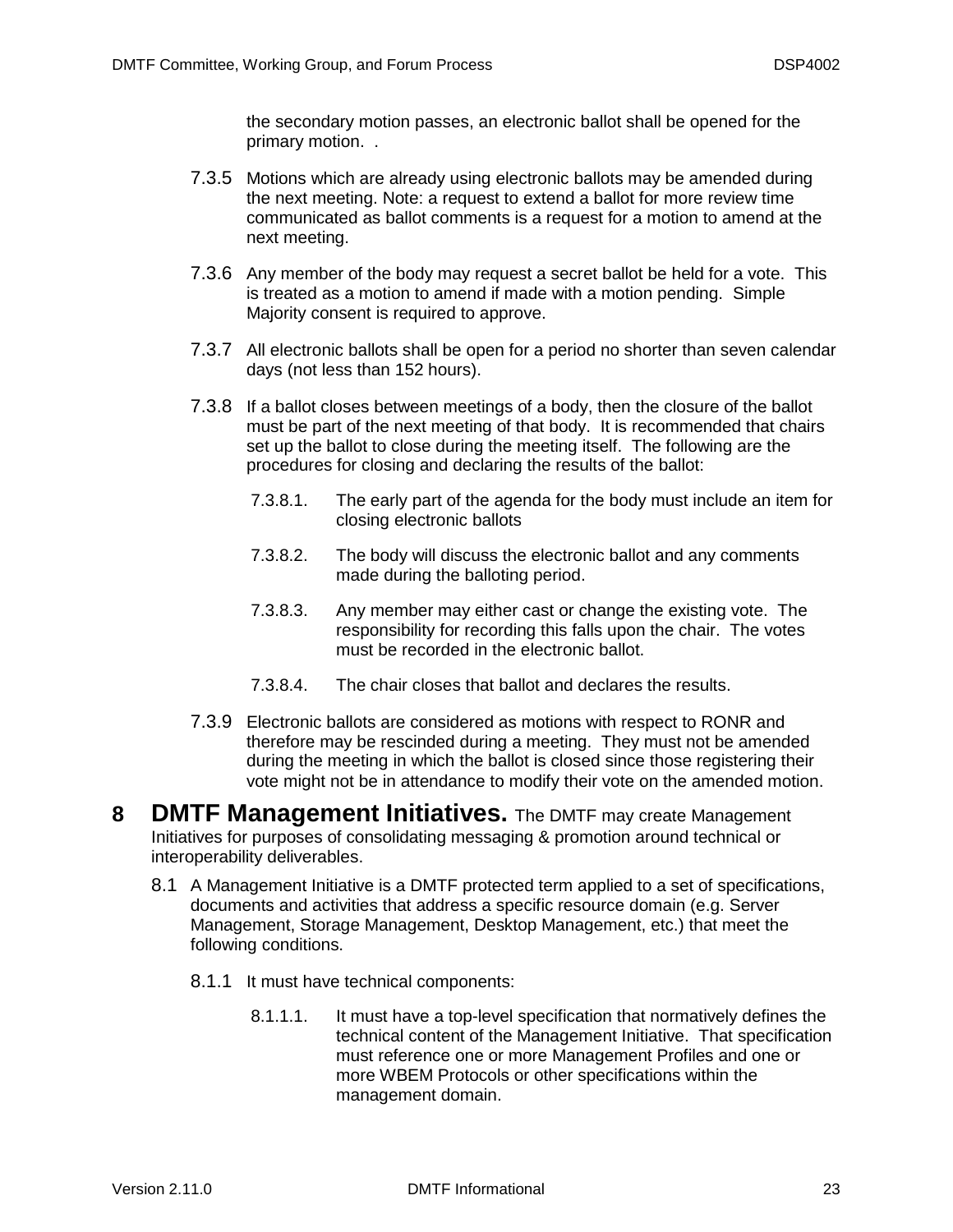- 8.1.1.2. It must reference White Papers that describe the specifications and how they apply to the management domain.
- 8.1.2 It must have messaging components:
	- 8.1.2.1. It must have requirements for messaging or technical evangelism to promote the Management Initiative for the mutual benefit of membership companies. This may include, but is not limited to, press releases, tech notes, presentations and coordination of events with the Marketing Committee. This may be as simple as a web page presence and press release or presentation and does not require a significant marketing effort.
- 8.1.3 It should have compliance and/or interoperability components:
	- 8.1.3.1. It may have requirements for compliance & interoperability. This may include, but is not limited to, any of the following: formation of DMTF Forums, plug-fests, development of compliance specifications and test suites. This may be as simple as plugfests or compliance specifications and is not meant to imply DMTF enablement of this activity.
- 8.2 The Technical Committee is responsible for approving that the technical aspects of the Management Initiatives as appropriate. The Marketing Committee is responsible for approving that the messaging components of the Management Initiative are appropriate. The Compliance and Interoperability Committee is responsible for ensuring that the compliance and/or interoperability components are appropriate.
- 8.3 For a Management Initiative to be formed, the following steps must take place.
	- 8.3.1 A Management Initiative proposal must be prepared.
	- 8.3.2 The Technical Committee must approve the technical content of the proposal. It is assumed that the technical content, in form of DSP(s) and white paper(s), is already on the roadmap for the Technical Committee to approve
	- 8.3.3 The Marketing Committee must approve the marketing content of the proposal. It is assumed that the messaging content is already on the Marketing Committee roadmap
	- 8.3.4 The Compliance and Interoperability Committee must approve any compliance and interoperability content of the proposal.

Once these steps are completed, DMTF Board approval is required for the Management Initiative to be created.

8.4 Subcommittees should be formed under the Marketing Committee to manage the messaging of the Management Initiative and facilitate coordination across committees as needed. This is done using the Subcommittee creation process, indicated earlier in this document. The charter of the subcommittee is to manage the messaging of the Management Initiative.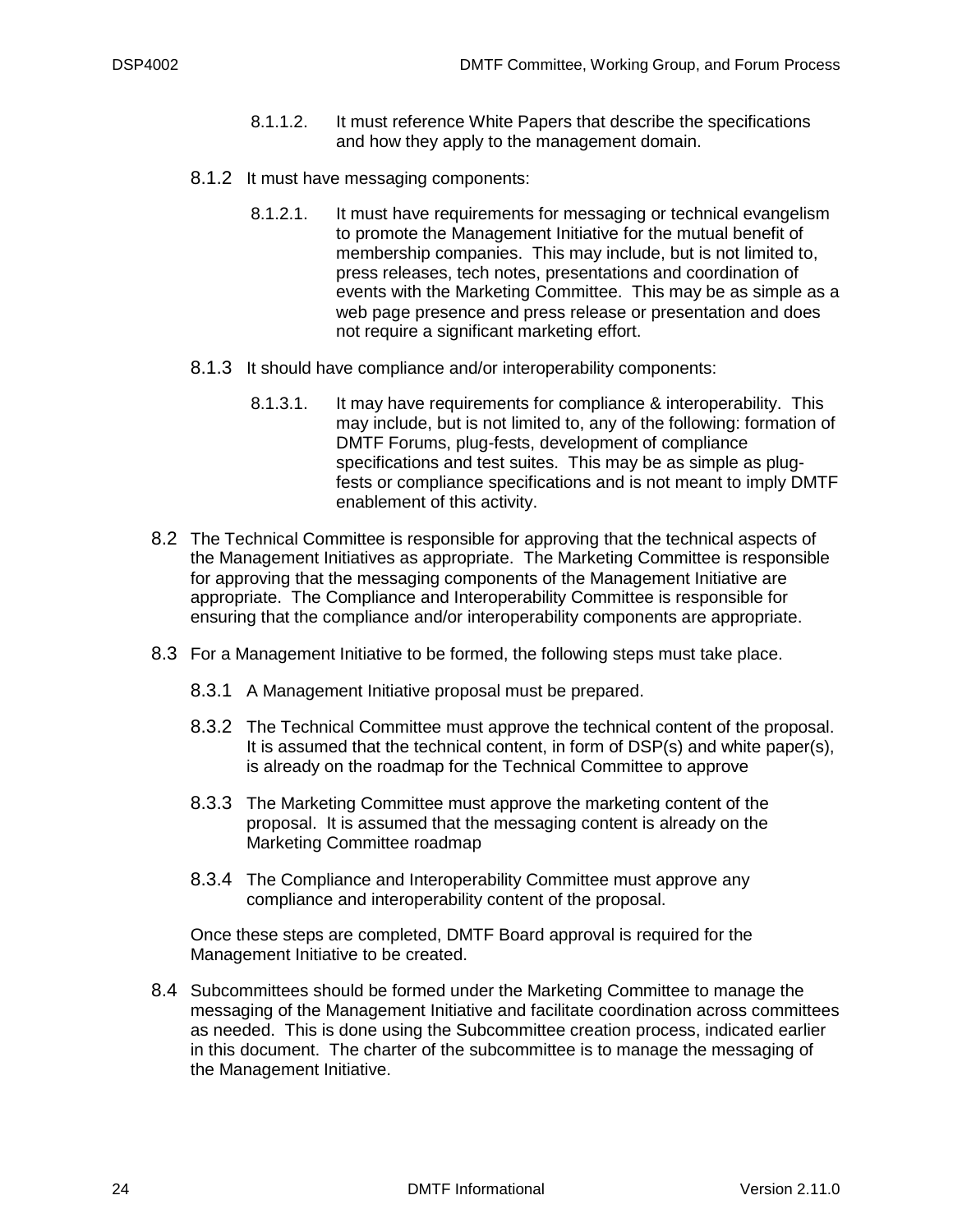- <span id="page-24-4"></span><span id="page-24-3"></span><span id="page-24-2"></span><span id="page-24-1"></span><span id="page-24-0"></span>**9 Information Access.** A policy of the DMTF is to have stable information available to its members. Committee and Working Group members are entitled to have access to any pertinent data related to the decisions and operations of the team.
	- 9.1 **Web Posting.** It is the responsibility of the Chairs to ensure that all of the data required for the work of the team is made available to all participants. Chairs accomplish this by posting to the Working Group web page in the "Members Only" section of the DMTF web site.
	- 9.2 **Email Lists.** The DMTF maintains email lists for each Working Group for distributing information to its members. The email lists are for participants of Committees, Subcommittee and Working Groups. Committee and Working Group email lists are for the internal use of the teams in support of their development or marketing activities. These lists are not for general dissemination of information.
	- 9.3 **Information Restriction.** The restriction of information to a Committee or Working Group (until approved by that team and passed to the next group in the DMTF organizational hierarchy) is to protect the DMTF and all its members from partial ideas or incomplete or inaccurate information taken out of context. Participants understand the history and context of this internal information.
	- 9.4 **Access Removal.** Failure to participate can result in an individual being dropped from a Committee, Subcommittee or Working Group, at the discretion of the Chair. This step is not taken hastily. Additions to and removals from the Committee, Subcommittees and Working Group rosters are the responsibility of the Chairs who have that access right. Member access IDs and passwords are the responsibility of the DMTF.
	- 9.5 **Information Dissemination.** If a member wants to disseminate unreleased DMTF information within their company for internal review, it is permitted as long as the information is marked as "DMTF Confidential." Confidential information should not be redistributed to any employee of a non-DMTF member company without the permission of the DMTF Board of Directors.
	- 9.6 **Document Information.** Document information is generally disseminated through the DMTF specification web pages and the Members are informed of specification updates through the DMTF Newsletter. Access to the specification web pages is open to anyone.
	- 9.7 **Call for Essential Patent Rights.** When a document is approved by the Board as a Preliminary Document, a request is made by the appropriate Vice President, after approval from the Executive Committee, to Member Companies to disclose any essential patent rights that might be infringed by an implementation of the technology described in the posted document, as required in the [DMTF Patent Policy.](http://www.dmtf.org/about/policies/patent-10-18-01.pdf)
- <span id="page-24-8"></span><span id="page-24-7"></span><span id="page-24-6"></span><span id="page-24-5"></span>**10 Chapters.** The Regional Chapter Committee (RCC) forms Chapters. Chapters focus on issues in specific areas of the RCC's charter. Chapters are different from Subcommittees and Working Groups in that Chapters pursue work that is interesting to a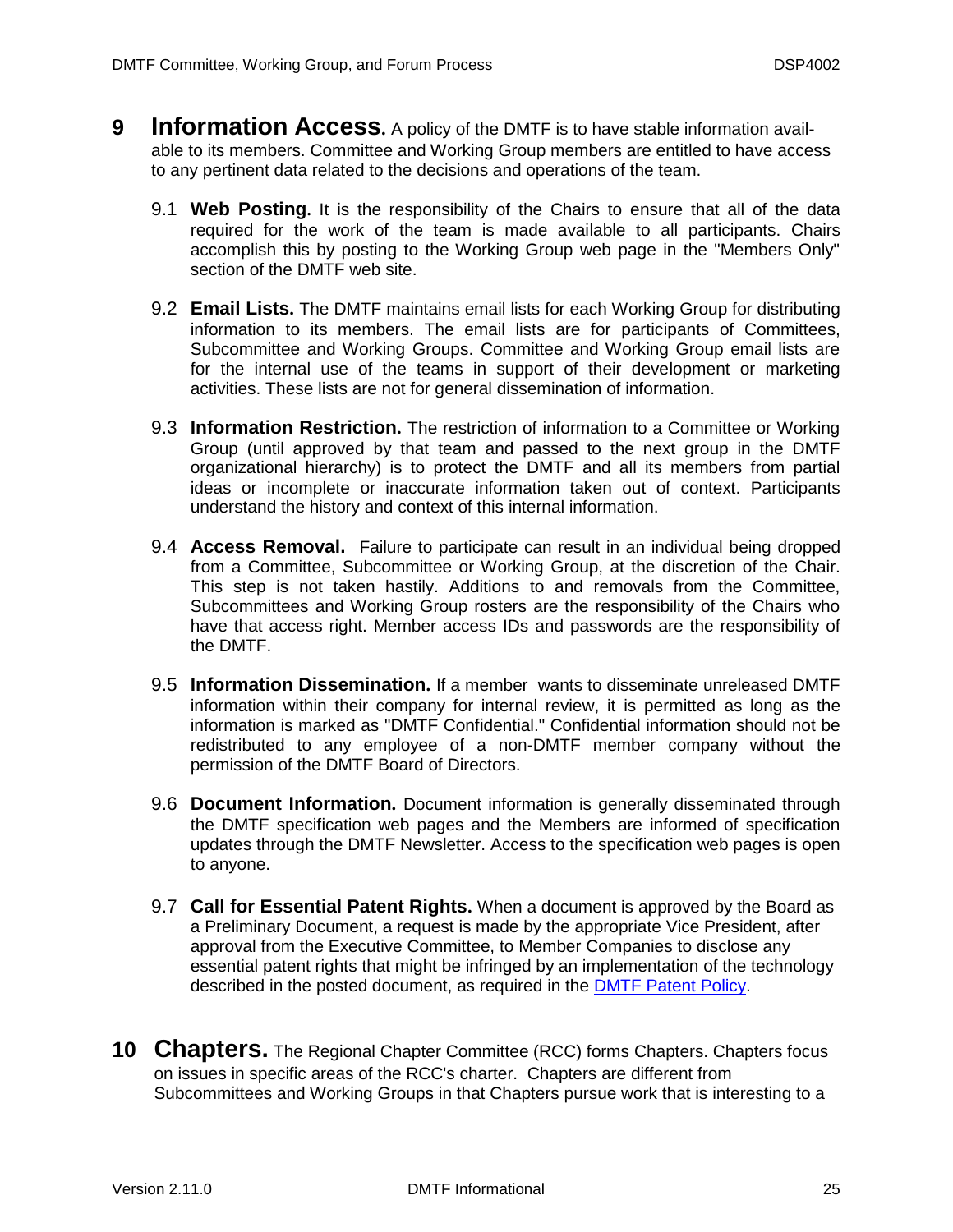subset of DMTF members and they collect/disperse monies, within the rules and regulations of the DMTF Bylaws, from this subset of the DMTF membership to succeed at their stated mission. As such, membership in a Chapter may be restricted to DMTF members who fulfill key requirements like paying special dues or a membership fee. Chapters may exist for any purpose within these guidelines and the DMTF Bylaws. Chapters are intended to be self funding (that is they are responsible for collecting monies to pay for programs or initiatives they seek to deliver) but may request funds from its governing committee. As goals, charter, timeline and deliverables evolve; the Chapter chair is responsible for updating this information, and notifying the Chairperson of the Committee. In turn, the Chairperson will notify the Chairpersons of the other Committees. If there are issues with the changes, then a discussion between the Committees, and the Chapter chairperson and members will be scheduled. Once all issues are resolved, the updated charter, list of goals and deliverables, and timeline are balloted by the Board of Directors.

Chapters may still be considered active regardless of whether teleconferences occur, and/or change requests are submitted. It is necessary that Chapters have "active" goals, deliverables, timeline and charter in order to exist. Additional requirements for submissions and participation can be defined by a Chapter extending the charter and deliverables of the team. If this is done, this must be approved by the Chapter members and documented on the Chapter's main web page. Changes to a Chapter charter MUST be approved by the RCC and the Board of Directors.

- <span id="page-25-0"></span>10.1 **Chapter Formation** The process to propose and form a new Chapter is specified in section [6.1](#page-16-1) with the Chapter being the Body referenced in that section:
- <span id="page-25-1"></span>10.2 **Chapter Membership and Participation** Chapters are open to DMTF Board, Leadership, Participation, and Sponsored Members and designated Academic Alliance and Alliance Partner representatives that pay any additional fees/dues established by the Chapter. Academic Alliance and Alliance Partner representatives are non-voting members of Chapters, as approved by the DMTF Board. Academic Alliance and Alliance Partner Members are assigned to specific Chapters as non-voting members when the board approves their application. Monitoring membership does not include Chapter access.
- <span id="page-25-2"></span>10.3 **Chapter Meetings** Notice of Meetings shall be posted on the DMTF Event calendar. Meeting agendas should be included in the Event calendar and must be sent to the Chapter email list by the Chapter Chair at least two business days before the meeting. Collateral material, or the material that is the subject of discussion, shall be posted at least two business days prior to the start of the scheduled meeting. Meetings may be face-to-face events or teleconferences. Chapters may decide on the frequency of their meetings.
- <span id="page-25-3"></span>10.4 **Chapter Officers** Chapters may establish the cadre of officer positions needed to govern however, each Chapter must at least have a Chairperson. Officer positions may include but are not limited to Chair, Vice Chair, Treasurer, or Secretary. Voting Members who pay applicable Chapter dues are eligible to be an officer in a Chapter. A DMTF member company may hold only one officer position in any given Chapter. Sponsored members can be an officer in a Chapter with board approval unless otherwise prohibited by Chapter Charter. No other categories of membership have the right to be an officer in a Chapter. The Chapter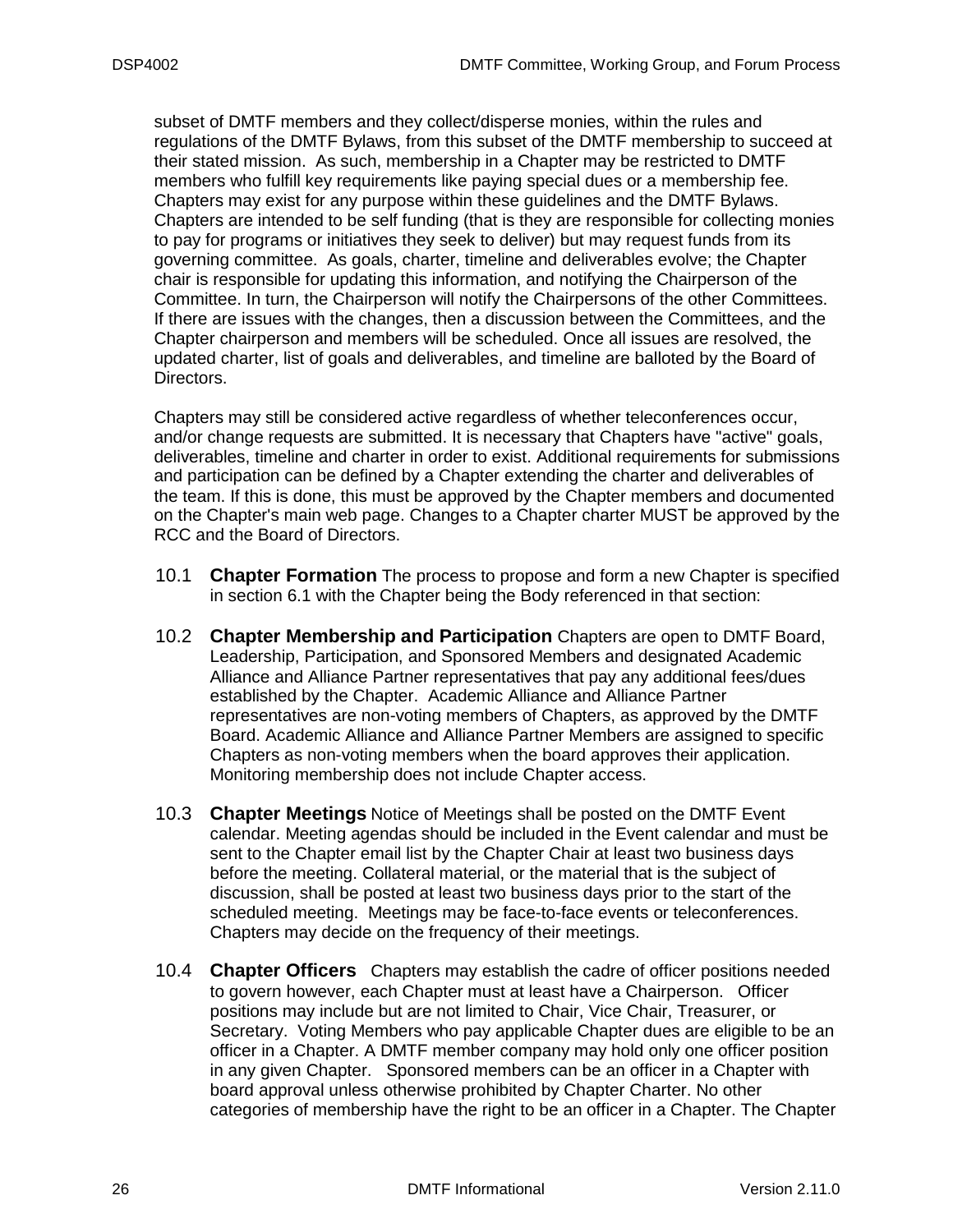Chairperson is a non-voting member of the sponsoring Committee, unless voting as the Voting Member representative. The Chairperson is responsible leading other officers that are elected to the Chapter. Officers in a Chapter should be elected every two years. In the event that an Officer in a Chapter resigns or can no longer fulfill the obligations of the office, a new Officer is selected according to the process for chair selection used in the Chapter Formation section.

- 10.4.1 The Chair/Co-chair must adhere to the responsibilities as stated in section [6.3.](#page-18-0)
- <span id="page-26-0"></span>10.5 **Chapter Voting.** All changes to DMTF specifications, processes, or other items to be balloted in a Chapter are made through Change Requests (CRs). CRs are created using the Change Request template, which is available from the member section of the DMTF Web site. The principle for the Work of all DMTF Chapters is one vote per participating company. Non-voting or non-participating members of a DMTF Chapter may comment on a ballot using the "abstain with comment" option on the ballot. Voting may take place via voice, electronic or written ballot (see Section [7.3](#page-21-0) for rules on electronic ballots). An affirmative vote requires a 2/3 majority of those member companies voting. Abstentions are not counted in establishing the majority. At least three chapter members eligible to vote must cast a ballot (not including abstentions) in order for the ballot to pass. There may be times when the group needs to decide a simple majority question. In this case the Chapter may vote to suspend the rules (which requires a 75% vote to pass).
- <span id="page-26-1"></span>10.6 **Chapter Structure and Sub-teams** It is sometimes necessary to form subteams within a Chapter in order to focus the members. When this occurs, the work of the sub-team must fall within the charter of the "parent" Chapter -- and the Chapter's goals, charter, deliverables and timeline must be updated to reflect the activities of the sub-team. The formation, leadership and termination of a sub-team is a prerogative of the Chapter. Also, the Chapter may be organized into different classes of membership each of which has different voting rights and membership fee/dues requirements.
- <span id="page-26-2"></span>10.7 **Collecting Membership Dues/Fees and Accounting** Dues/Fee collection, banking services and accounting services will be provided to the Chapter from DMTF central services. All Chapter memberships will align with the DMTF's membership cycle and fiscal year, and follow DMTF's established practices.
- <span id="page-26-3"></span>10.8 **Technical Specifications/Standards** The Technical Committee shall ultimately govern, manage and approve all standards or specifications that a Chapter may require.
- <span id="page-26-4"></span>10.9 **Interoperability Services** The Interoperability Committee may choose to oversee or govern all conformance testing and certification programs required by a Chapter. It may also choose to be the sole supplier of tools and infrastructure needed to carry out conformance testing and certification programs. As such, the interoperability committee may assess a fee to the Chapter for these services and/or tools. These fees will be jointly agreed to by the Interoperability Committee and the Chapter(s).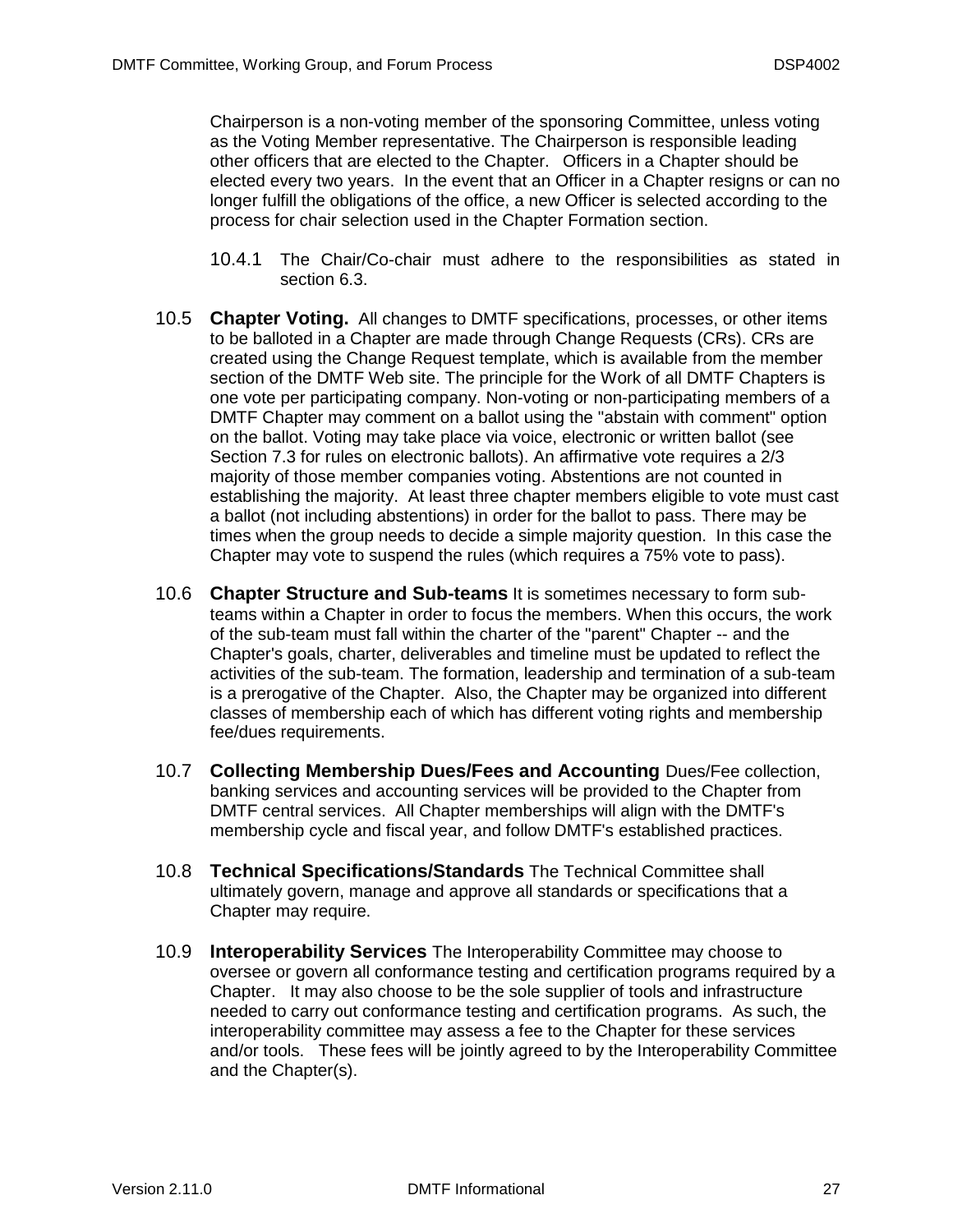- <span id="page-27-0"></span>10.10 **Marketing and PR Activities** Marketing and PR needed to carry out the Charter's objectives will be developed in conjunction with the DMTF Marketing Committee.
- <span id="page-27-1"></span>10.11 **Changes in Chapter Governance and Operation** From time to time, it may be necessary for a Chapter to update their charter, dues, membership privileges, or other characteristics of the Chapter's operation,
	- 10.11.1 **Modifying** t**he Chapter Charter** When the Chapter proposes an expansion or reduction in scope, change in deliverables, timelines, chairs or other information in the Chapter charter the charter must be modified. The process to update a Chapter charter is as follows:
		- 10.11.1.1. When the Chapter has prepared and accepted an updated charter, they must forward it to the Committee. The RCC is then responsible for reviewing changes to the charter and providing comments and recommendations back to the Chapter as information.
		- 10.11.1.2. The RCC Chair then notifies the Board of the changes to the charter. If the change involves changes in scope, the charter must be approved by the Board. Changes in the first three sections of the charter are considered changes in scope (Management Problem(s) and the Environment, Working Group Charter, Alliance Partnerships). If the changes do not involve changes in scope, the charter does not need formal approval of the Board. The charter can then be considered to be approved after the following Board meeting unless the Board chooses to take action and formally rejects the changes.
	- 10.11.2 **Other Changes in Group Practices and Procedures** When the Chapter proposes changes that are not changes to the charter, but change operating practices or procedures that include Chapter dues, membership classes, or changes in membership entitlements, the process is as follows.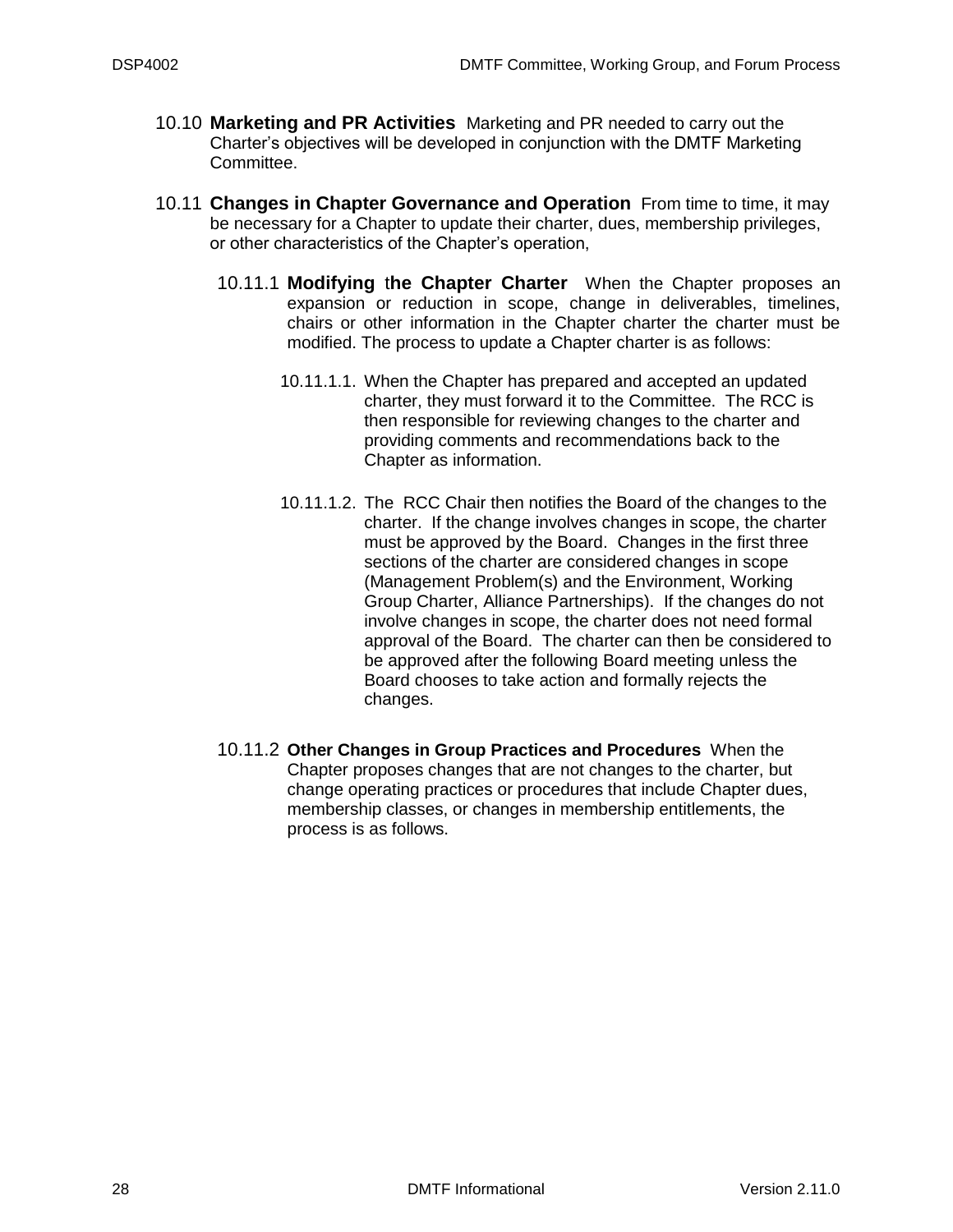- 10.11.2.1. When the Chapter has prepared and accepted these changes, they must forward the proposed changes to the RCC. The RCC is then responsible for reviewing the changes and providing comments and recommendations back to the Chapter as information..
- 10.11.2.2. The RCC Chair then notifies the Board of the changes. These changes do not need the formal approval of the Board. The changes can then be considered to be approved after the following Board meeting unless the Board chooses to take action and formally rejects the changes.
- <span id="page-28-1"></span><span id="page-28-0"></span>10.12 **Quiescing a Chapter** Chapters cannot be quiesced.
- 10.13 **Dissolving a Chapter** The process to dissolve a Chapter is as follows:
	- 10.13.1 **Voluntary Dissolution of a Chapter** A Chapter Chair may request the RCC Chair that a Chapter be dissolved. This move is justified when there are no remaining Chapter goals and deliverables or the Chapter is inactive. This request is then conveyed to the DMTF Board by the RCC Chair. If there are issues with the move to dissolve, then a discussion between the RCC Chair and the Chapter's representative will be scheduled to negotiate a solution. If there are no issues or discussion, then a request to dissolve the Chapter is sent to the Board for approval.
		- 10.13.1.1. The Chapter shall settle all accounts, current contracts, business obligations and outstanding debts of the Chapter before a motion to dissolve the Chapter will be accepted. Current contracts may be cancelled, or may be transferred to the DMTF Board, at the discretion of the Board.
		- 10.13.1.2. If the Chapter has established ongoing programs that they wish to continue after the Chapter is dissolved, the Chapter must develop a plan with the RCC Chair for the continuation of such programs, and obtain the approval of the DMTF Board for the programs to continue.
		- 10.13.1.3. Any funds remaining in the Chapter's treasury after all debts and obligations are settled shall be transferred to the general fund of the DMTF.
	- 10.13.2 **Involuntary Dissolution of a Chapter** A Chapter may be involuntarily dissolved if its membership drops or other factors make it impossible for the Chapter to operate within the rules and policies of the DMTF.
		- 10.13.2.1. Having discovered that a Chapter is operating outside the rules and policies of the DMTF, the RCC Chair shall notify the Chapter via the group's email alias of such nonconformance. The Chapter then has a period of 60 days to restore operation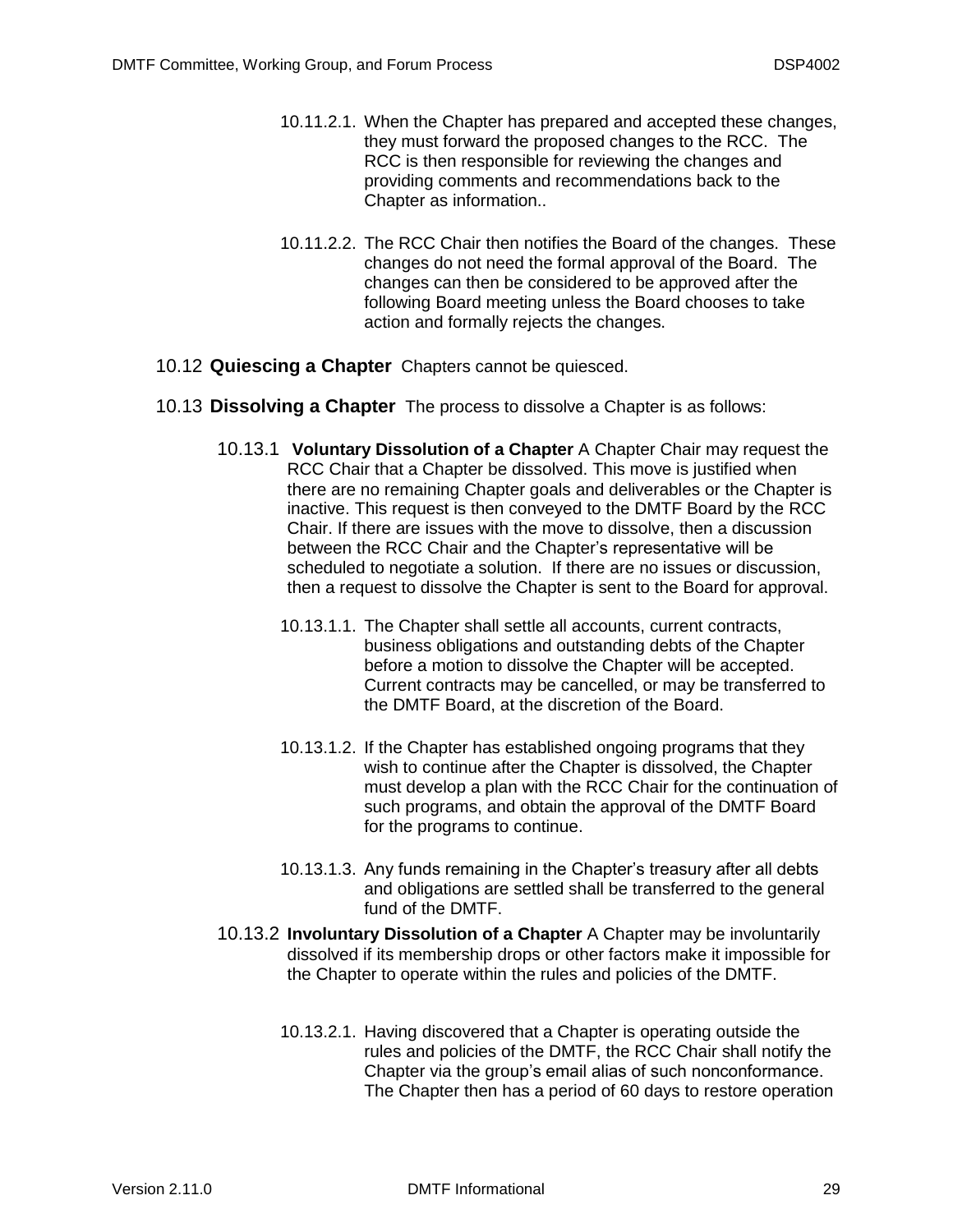of the Chapter to the terms of DMTF rules and policies. If, after 60 days, the Chapter remains out of conformance with DMTF rules and policies, the RCC chair will notify the DMTF Board, and the Board will vote to dissolve the Chapter.

- 10.13.2.2. When the DMTF Board dissolves a Chapter, all funds remaining in the Chapter's treasury shall be transferred to the general fund of the DMTF.
- 10.13.2.3. Ongoing programs being run by the Chapter may be continued or cancelled, at the discretion of the DMTF Board.
- 10.13.2.4. The DMTF Treasurer shall settle remaining accounts and debts owed by the Chapter with money from the DMTF general fund. The Treasurer will cancel or continue current Chapter contracts with outside vendors, at the discretion of the DMTF Board in keeping with DMTF policies.
- 10.13.3 **Announcement of Dissolution** After the Board vote to dissolve the Chapter passes, an announcement is sent to all DMTF members within 20 business days indicating that the Chapter is dissolved, and providing the web location of its archived information. At this time, the membership roster of the dissolved Chapter is cleared. Questions regarding the work and deliverables of the Chapter can continue to be mailed to the DMTF list, via the Contact Us page.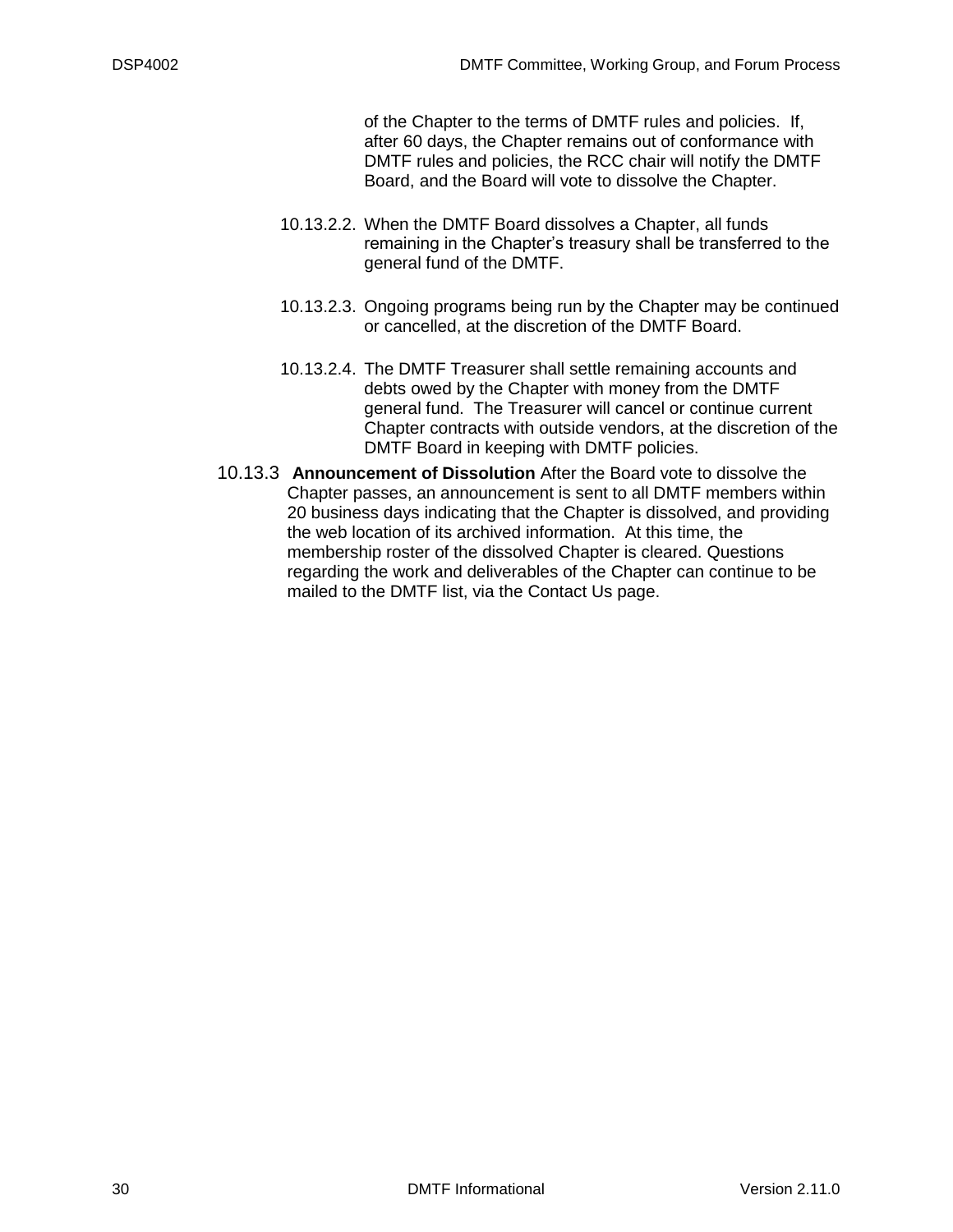## <span id="page-30-0"></span>**Appendix A – Change History**

| Version 1.8a  | April 28, 2006      | Clarified co-chair, vice-chair and chair<br>election & removal<br>Added existing practices for sub-teams and<br>voting<br>Clarified some text                   |
|---------------|---------------------|-----------------------------------------------------------------------------------------------------------------------------------------------------------------|
| Version 1.8b  | May 1, 2006         | Changes made in Process Committee call                                                                                                                          |
| Version 1.8c  | May 8, 2006         | Corrections made in Process Committee call                                                                                                                      |
| Version 1.8d  | June 5, 2006        | Changes to 3.1.1 & 4.1.1 on forming new<br>committee                                                                                                            |
| Version 1.9   | October 31, 2006    | Changes to Add Management Initiatives<br>and cover charter changes and Dissolving<br>WG/Forums.                                                                 |
| Version 1.10  | July 09, 2007       | Changes added to include call for Essential<br>Rights, formalize Sub-teams, and<br>dissemination of information. Add Roberts<br>Rules and Clarified Membership. |
| Version 2.0   | February, 2008      | Changed to Add Subcommittees, de-<br>formalize sub-teams, add responsibilities for<br>chairs, rules for meetings, minimum votes<br>and electronic ballots       |
| Version 2.01  | <b>March</b> , 2008 | Changes to 2.1 and 3.2 to allow Participant<br>members to attend SCs and Committee<br>chairs to participate in other committees.                                |
| Version 2.0.2 | <b>May 2008</b>     | Added section 10.4.7 to allow CR author or<br>work group to request a final ballot.                                                                             |
| Version 2.1.0 | July, 2008          | Corrected issues with sections 10                                                                                                                               |
| Version 2.2.0 | February, 2009      | Corrected Electronic Balloting rules and<br>moved Section 10 & 11 to DSP4004                                                                                    |
| Version 2.3.0 | October, 2009       | Added DMTF Recording Policy (6.3.13 &<br>6.4)                                                                                                                   |
| Version 2.4.0 | May, 2010           | <b>Clarified Electronic Ballot rules</b>                                                                                                                        |
| Version 2.5.0 | February, 2011      | Clarified electronic ballot opening,<br>modified forum dissolution process                                                                                      |
| Version 2.6.0 | June, 2011          | Clarified chairing model changes and<br>changes in chair status that would result in a                                                                          |